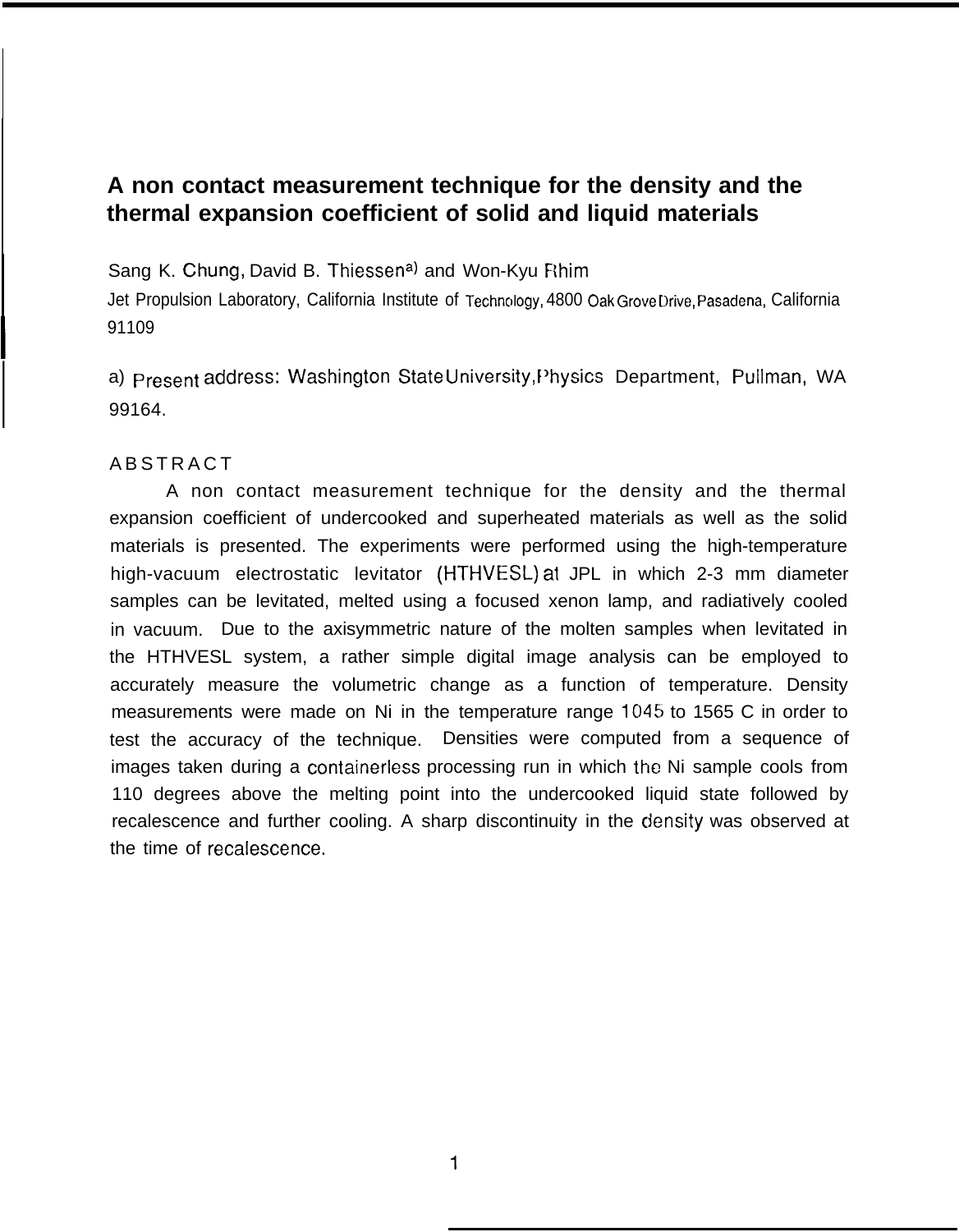### INTRODUCTION

Density is one of the most fundamental properties of a material. It is intrinsically related to other thermophysical properties. The density and the thermal expansion coefficient are important parameters in understanding material behavior in the liquid or solid state. The modern electronic materials industries, for example, are trying to enhance their understanding of a variety of semiconductor melts for the production of higher quality crystals. The density and thermal expansion coefficient as a function of temperature are basic parameters needed to numerically model processing situations.'

While accurate density measurement is relatively simple for solid materials at room temperature, it is nontrivial for high temperature molten materials. A number of techniques have traditionally been used to measure the density of high temperature melts. Among these techniques are the archimedian,<sup>2,6</sup> maximum bubble pressure,<sup>2,7</sup> sessile drop,<sup>2</sup> pycnometric<sup>2</sup> and dilatometric<sup>2</sup> methods. Beginning in the 1960s, containerless methods utilizing electromagnetic levitators (EML) began to emerge. The EML method involved photographing an axisymmetric sample from a direction perpendicular to the symmetry axis. The sample vcllume was calculated by integrating the cross sectional area with respect to the vertical coordinate (symmetry  $axis$ ).<sup>3,4</sup> The primary advantage of containerless methods for measuring the density of high temperature melts is that it reduces heterogeneous nucleation which is primarily caused by contact with container walls. This extends the temperature domain of the density measurement to deeply undercooked regions. Another advantage of the containerless method is that sample contamination by the crucible material is avoided. Such contamination may affect the measurements for certain materials. Containerless methods used until the present have relied exclusively on EML. With the recent development of HTHVESL<sup>5</sup> a new approach to containerless density measurement became possible. Some of the drawbacks with the EML systems used in measuring the density of the sample are (i) The stirring effects of the liquid sample caused by the interaction between the eddy currents and the applied rf fields tend to distort the sample shape quite severely so that the sample volume calculation becomes very complicated and inaccurate. Due to this effect one author reported that only **2°/0** of the collected images turned out to be useful for the volume measurement.<sup>3</sup> (ii) The test sample is limited to electrical conductors, unless the sample is treated by deliberately adding undesirable electrically conductive agents; therefore, almost all the family of nonconductors and semiconductors are excluded from this type of density measurement technique. (iii) The very structure of the EML system, due to its closely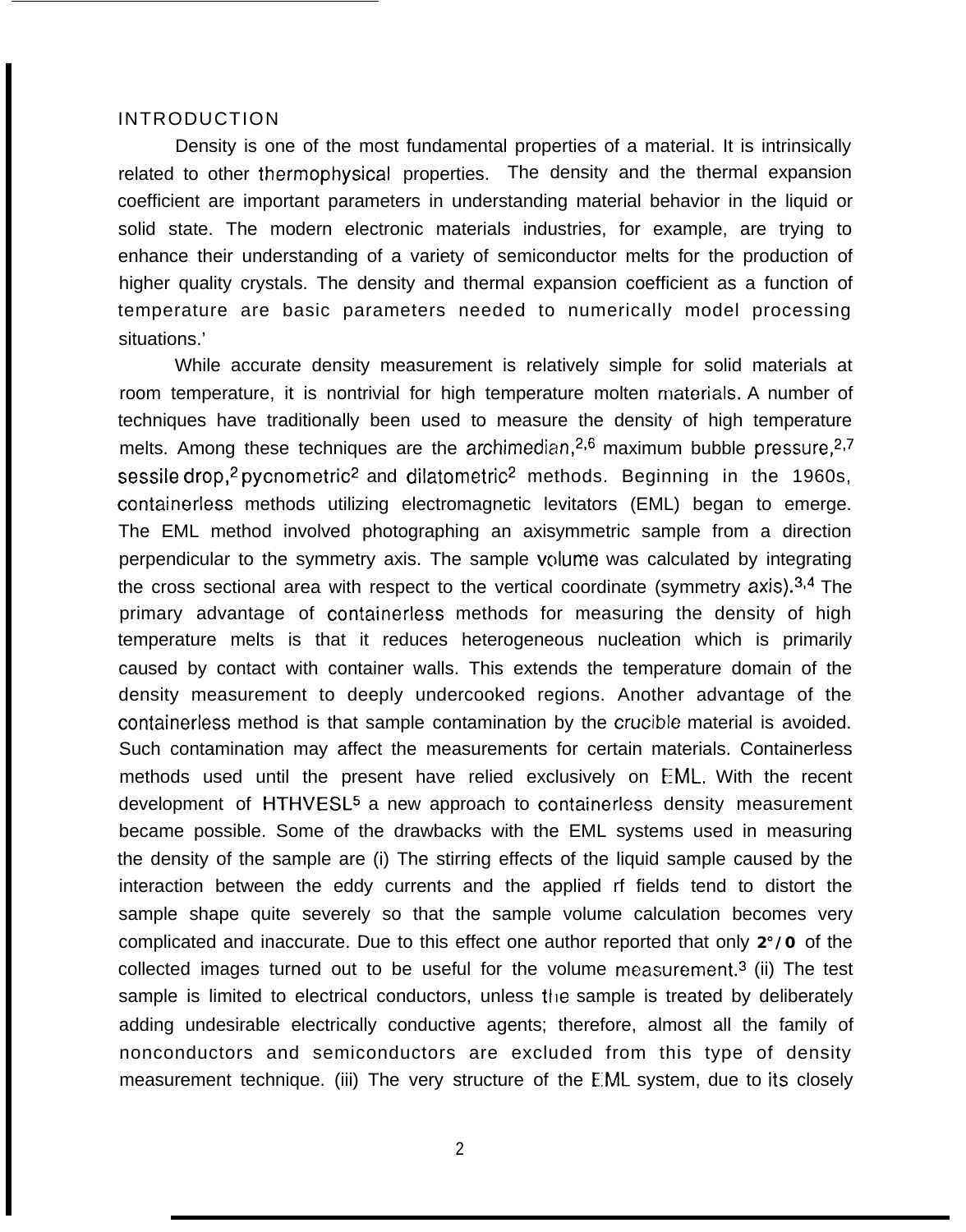wound coils around the sample, make imaging of the sample very difficult. (iv) Heating and levitation are strongly coupled in the EML system, making it very difficult to measure the density of materials with low melting point. With the HTHVESL system all of the above difficulties can be resolved. Due to the active position control used in the HTHVESL system, the levitated sample is extremely stable  $(1 \circ \mu m)$ , and the geometry of the force field around the levitation electrodes induce the sample shape to stay axisymmetric when it is in the liquid form. Due to the axisymmetric nature of the molten sample, only a single image is required to extract the volume information. This makes the volume calculation extremely simple and reliable. The use of modern digital image processing techniques combined with high resolution CCD video cameras allows the volume calculations to be done automatically.

In this article we describe for the first time, a containerless density measurement technique utilizing the HTHVESL system and digital image analysis. The basic technique involves recording a digital image of the drop from a ciirection perpendicular to the symmetry axis. The digital image is analyzed to locate the edge of the drop, producing a set of four hundred edge coordinates. The edge coordinates are fit with the axisymmetric spherical harmonic functions through sixth order using a least squares method. The image analysis techniques used here are similar to those which have been used for pendant drop surface tension measurements Once the coefficients of the spherical harmonic functions have been determined by fitting the edge coordinates, it is a trivial matter to integrate this function to obtain the drop volume. The density can then be calculated provided the mass of the sample is known. The thermal expansion coefficient can be calculated if the volume is measured over a range of temperatures. The underlying definitions are:

$$
\rho = m / V, \tag{1}
$$

$$
\beta = \frac{1}{V} \left( \frac{\partial V}{\partial T} \right). \tag{2}
$$

where p is the density, m is the mass, V is the volume,  $\beta$  is the thermal expansion coefficient and T is the sample temperature. For a sample that is radiatively cooled in vacuum:

$$
dQ / dt = -A \sigma \varepsilon_{T} (T^{4} - T_{b}^{4}), \qquad (3)
$$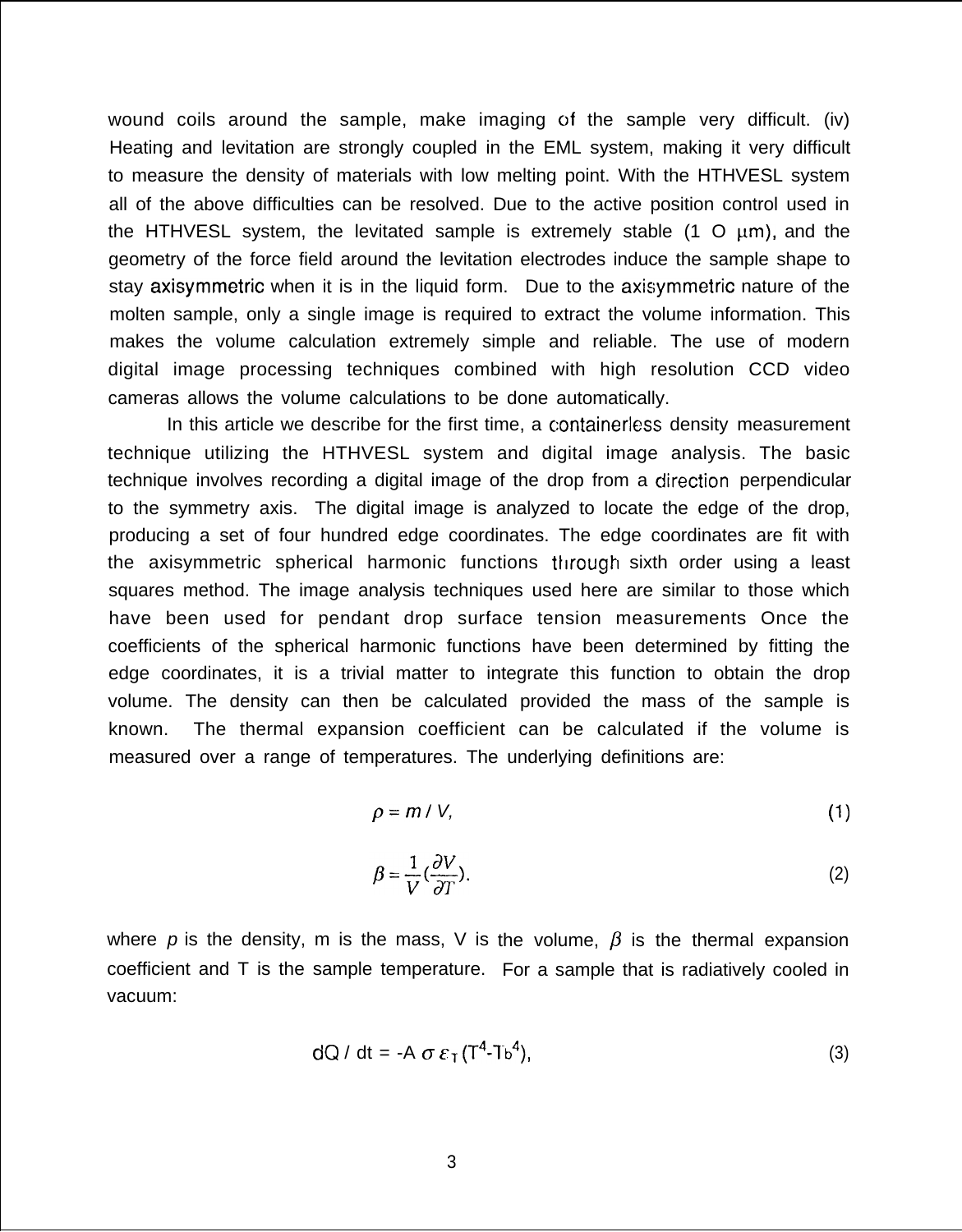where  $dQ/dt$  is the cooling rate, A is the sample surface area,  $\sigma$  is the Stefan-Boltzmann constant,  $\varepsilon_{\text{I}}$  is the total hemispherical emissivity, T is the sample temperature and Tb is the background temperature.

We have demonstrated the validity of this new containerless density measurement technique utilizing HTHVESL,, by performing experiments with Ni. The results obtained for Ni are compared with the results from previous EML studies and other works.

### EXPERIMENTAL

### HARDWARE

The experiments were performed using the high-temperature high-vacuum electrostatic levitator (HTHVESL) at the Jet Propulsion Laboratory.<sup>5</sup> Figure 1 shows a schematic diagram of the HTHVESL system plus some additional imaging devices used for measurement of the density of the levitated molten materials. The HTHVESL consists primarily of a set of parallel electrodes in which samples of 2-3 mm diameter can be levitated while being actively controlled for position stability. The electrodes are placed inside the stainless steel vacuum chamber which is typically evacuated to 10-7 torr. The sample is heated using a focused 1 kW xenon arc lamp (PS1OOOSW-1 : ILC Technology) which is capable of raising the sample temperature to about 2300 K. Since the electrostatic levitation is not coupled to the sample heating, the sample can be allowed to cool to room temperature by extinguishing the arc lamp. The cooling phase therefore, is strictly radiative.<sup>5</sup> To measure the temperature of the levitated sample, a non-contact single color pyrometer (custom made) operating at 750 nm (filter width:  $~10$  nm FWHM) and set to 60 Hz bandwidth was used. The pyrometer incorporates a photomultiplier tube along with a log ratio amplifier for high sensitivity at all temperature ranges. The wavelength chosen for the pyrometer overlapped with the spectrum of the xenon arc lamp; therefore, the experiment had to be carried out during the cooling period while the arc lamp is completely covered or shut off. A single-reflex view finder attached to the pyrometer was equippeci with a visual target area which is directed to the point of interest on the surface of the sample. The target spot on the sample viewed by the pyrometer was about 1 mm in diameter. The radiance from the sample is converted to temperature using Wien's formula. The constants that enter the equation are obtained by calibration with a black body source at several different temperatures. The sample temperature is then calibrated at the melting point of the sample by adjusting the emissivity of the pyrometer.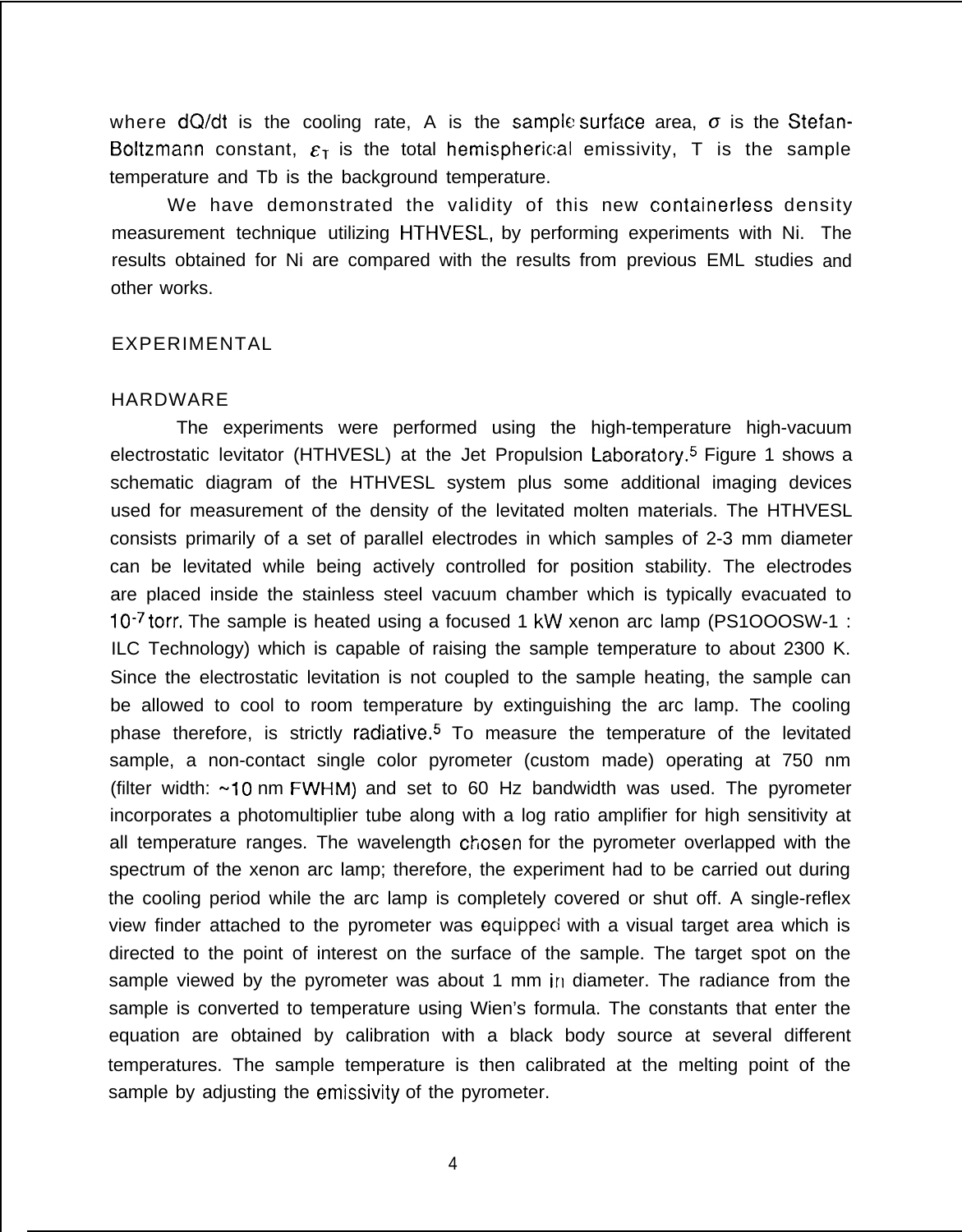The accuracy of the density measurements is critically dependent on the imaging system. The image capture and analysis utilized a high resolution (570 x 485) black and white CCD video camera (Hitachi Denshi, Ltd : Model KP-M1 ) and a 8 bit gray scale video frame grabber board (Data <sup>1</sup> ranslation : QuickCapture) which plugged into the NU-BUS slot of the Macintosh computer (Apple : Quadra 950). [t has the on-board video memory to store one  $640 \times 480$  element image. In order to magnify the image of a small levitated drop at a minimum working distance of 20 cm, the CCD camera was attached to a long distance microscope (Infinity : Model K2) via C-mount. This microscope allows the image of the drop to fill the full view of the CCD chip for accurate analysis. An intense, collimated fiber optical light source (Fiberoptic Specialties, 'Inc. : 250 Watt) was used to back light the levitated sample in order to obtain a high-contrast image. In order to prevent the CCD camera from being saturated by the background light, the shutter speed of the camera was maintained at 1/10000 of a second to reduce the integration of the light falling onto the CCD sensor. This procedure in addition, helped to eliminate the blurring of the image caused by the residual vibrations from the floor and the position control of the sample. To block the scattered light from the position feedback laser Ihat reflected off the surface of the sample, a HeNe line blocking filter is inserted in the optical path between the sample and the microscope. A separate Macintosh II computer equipped with a video overlay card (Computer Friends : TV Producer) is used to superimpose the time and temperature information on the CCD image. A video cassette recorder (VCR) is used to record the video image for post processing. A video time base corrector (SONY : MPU-F1 00) is used to stabilize the paused frame transfer from VCR to computer.

### SOFTWARE

The architecture of the density measurement software is shown in Fig. 2 in a flow chart format. Software tasks are divided into four groups: IMAGE CAPTURE, IMAGE ANALYSIS, IMAGE CALIBRATION and IMAGE OVERLAY. Among these groups the first three are integrated into a single unit so that the user can go back and forth easily from one to another. The IMAGE OVERLAY program is designed to run separately during the entire experiment.

The IMAGE CAPTURE software is a custom made device driver, specifically used with the QuickCapture frame grabber board that sits inside the Macintosh Quadra 950 computer. Its function is to grab a video frame and store it as a custom formatted digital image file on the hard disk. The IMAGE CAPTURE software can be operated in two different modes: the live mode and the post-processing mode. Live mode enables

5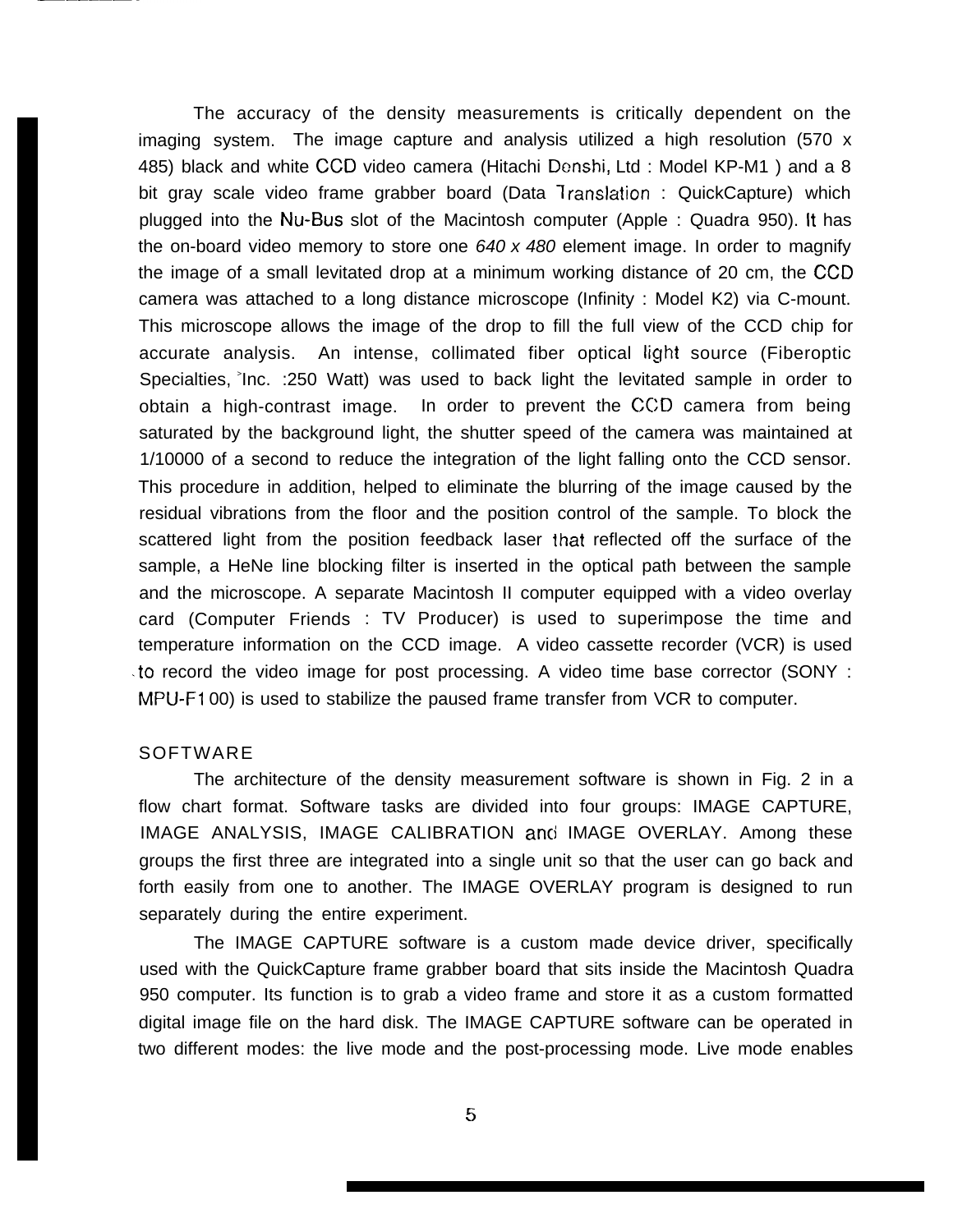the user to capture sequential images of the sample during the passive cooling phase directly from the CCD camera to the computer hard disk at a fixed frame rate until a pre-assigned, low-temperature limit is reached. Since each image requires 512K bytes of disk space, experiments use up hard disk space very quickly when operated in live mode. The hardware used in this work limits the speed of live image acquisition to 2.5 frames/second. The post-processing mode enables the user to capture sequential images from the VCR after the whole experiment has been recorded on a video cassette. The advantage of the latter method is that a higher frame rate can be achieved (30 frames/second) which makes possible the analysis of samples with higher cooling rates. Hard-disk space is saved by acquiring and analyzing a single image at a time, deleting the particular image file once the volume is calculated, and then proceeding to capture the next image rec;orded on the video tape. The disadvantage of post-processing is that the images recorded on video tape suffer **I** some 10ss of quality.

I

I

I

The post-processing method requires that time and temperature data be recorded to the video cassette in synchronization with the images. The IMAGE OVERLAY software superimposes time, temperature, and other information on the CCD image in a format similar to Fig. 3. The time and the temperature readouts are updated faster than 30 frames/second so that each frame has the proper information.

The IMAGE ANALYSIS software is used to compute sample volumes from the **I** digital images. The analysis program is divided into two parts: edge detection and volume analysis. The edge detection algorithm finds the edge of the sample image against the background by using the intensity gradient. The volume analysis algorithm fits the detected edge points with a theoretical curve and integrates the theoretical curve to find the volume. The detailed method will be discussed in the next section.

The IMAGE CALIBRATION software is used to analyze a digital image of a levitated precision calibration sphere of known diameter in order to determine horizontal and vertical magnification factors for the sample images. This software utilizes some of the same routines as the IMAGE ANALYSIS software described above. The edge detection algorithm is used to find the edge of the calibration sphere and the data is fit with the spherical harmonic functions. The horizontal and vertical diameters in pixels are determined from the fit profile. The horizontal and vertical magnification factors are then obtained as the ratio of the known diameter to the diameters in pixels. Finally, the obtained magnification factors are recorded in a calibration file which is referenced whenever the volume analysis is performed.

6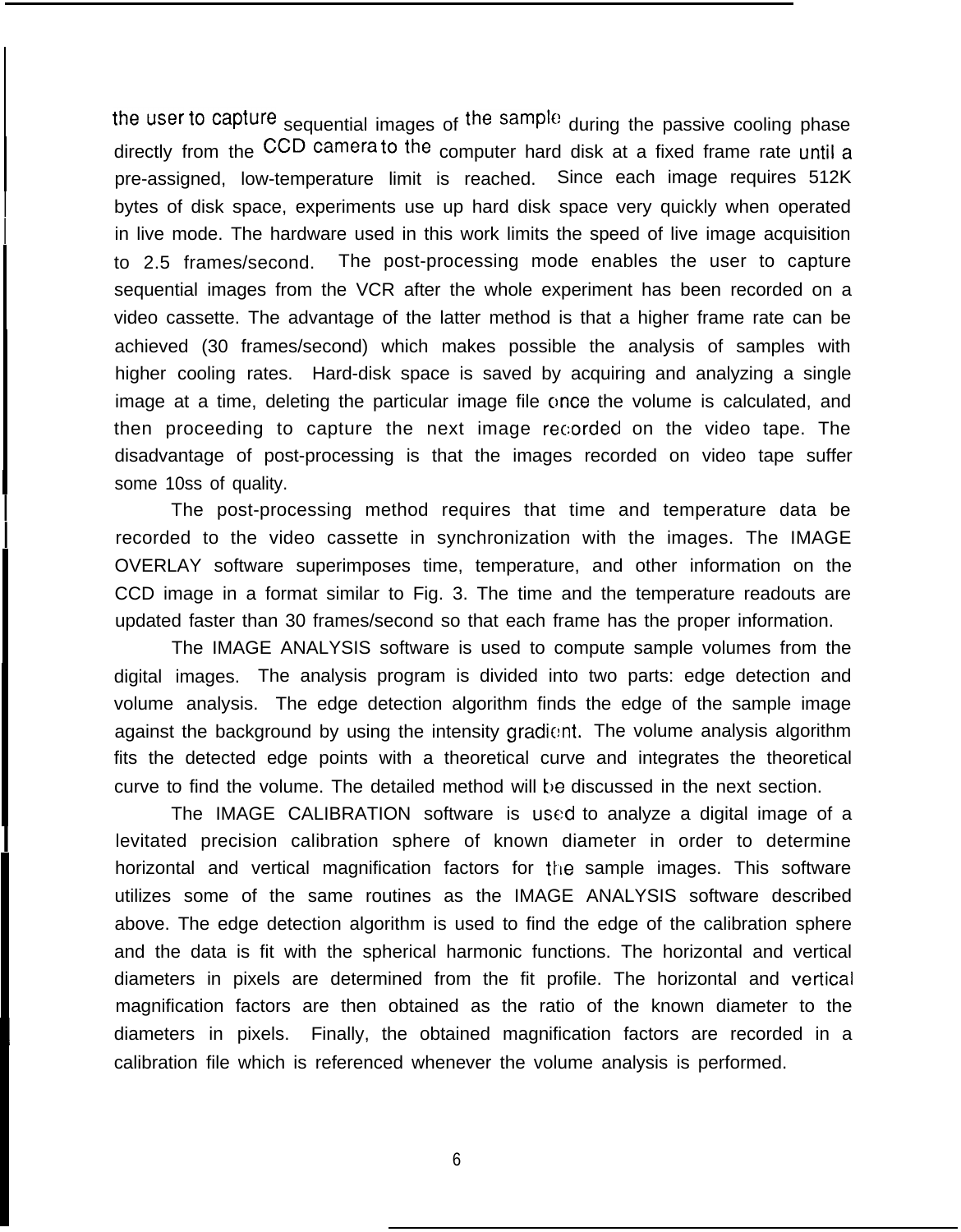### MEASUREMENT TECHNIQUE

The digital images of levitated drops are analyzed by the IMAGE ANALYSIS software to compute the drop volume. The first step in this process is to locate the edge of the drop. A set of 400 equally spaced radial vectors are created centered on the approximate drop center,  $(x_0, y_0)$ ,

$$
x_{ij} = r_i \sin \theta_j + x_0
$$
  
\n
$$
y_{ij} = r_i \cos \theta_j + y_0
$$
  
\n
$$
\theta_j = 2\pi j / 400
$$
  
\n
$$
r_i = i \delta r, \qquad \delta r = 1
$$
\n(4)

where x and y are the horizontal and vertical coordinates respectively. The intensity at spacings of one pixel along each vector is determined using bilinear interpolation of the adjacent pixel intensities. The drop edge is detected by searching for the maximum intensity gradient along each vector to yield a set of 400 edge points,  $(x_i, y_i)$ . The average of the x and y coordinates of the edge points is taken as a new estimate of the drop center. New radial vectors are set up centered on this new estimate of  $x_0$  and  $y_0$  and edge detection is repeated once more.

The edge points are fit with the spherical harmonic functions through sixth order to provide a smooth profile for volume integration.

$$
R(\theta) = \sum_{n=0}^{6} c_n P_n^0(\cos \theta)
$$
 (5)

where  $P_n^0(\cos\theta)$  are the nth order Legendre polynomials evaluated at cos 8, and  $c_n$ are the unknown coefficients which must be determined by a fitting procedure. The experimental edge coordinates are converted to polar coordinates,

$$
B_{j} = \left[ (x_{j} - X_{0})^{2} L_{x}^{2} + (y_{j} - Y_{0})^{2} L_{y}^{2} \right]^{1/2}
$$
  
\n
$$
\theta_{j} = \sin \left[ \frac{(x_{jj} - X_{0})L_{x}}{R_{j}} \right]
$$
 (6)

where  $L_x$  and  $L_y$  are the horizontal and vertical magnification factors (cm/pixel) determined from the calibration procedure. The following objective function is minimized to determine the coefficients of the Legendre polynomials,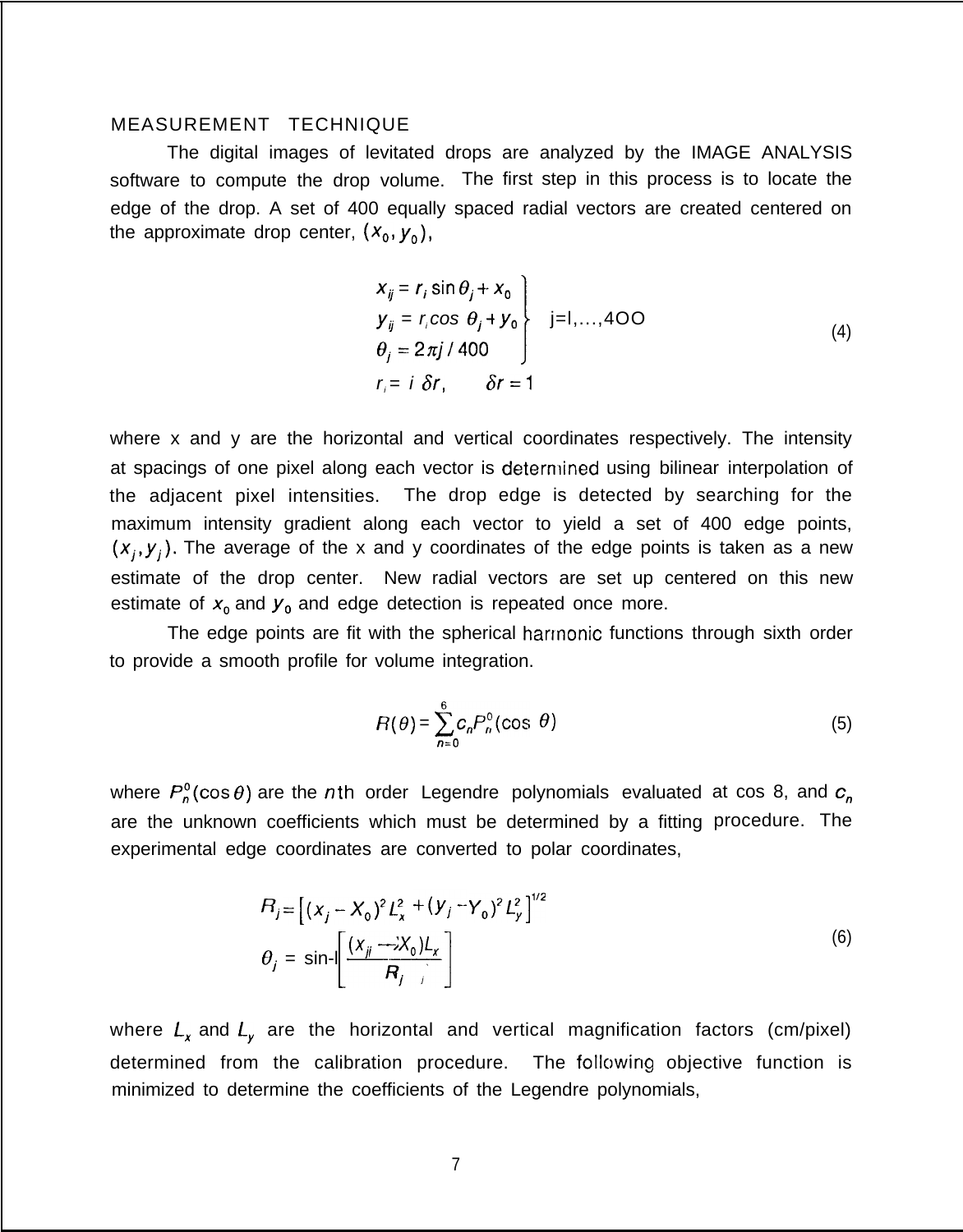$$
F(X_0, Y_0, C_0, ..., C_6) = \sum_{j=1}^{400} \left[ \frac{R_j - R(\theta_j)}{\sigma_j} \right]^2,
$$
 (7)

where X. and Y. are the pixel coordinates of the origin of the polar coordinate system, and  $\sigma_i$  is the measurement error of the jth data point. The values of  $X_0$  and  $Y_0$  are initialized to the average x and y coordinates of the experimental edge points. The objective function F is minimized with respect to X. and the coefficients  $c_0$  through  $c_6$ . The fitting function  $R(\theta)$  given by Eq. (5) is linear in the coefficients thus allowing for a linear least squares method to determine the optimal values of the coefficients for a given value of  $\mathsf{X}_{\circ}$ . A one-dimensional minimization of  $\mathsf F$  with respect to  $\mathsf{X}_{\mathsf{0}}$  is performed using a parabolic interpolation algorithm. Each time X. is changed, the polar coordinates of the experimental edge points are recomputed according to Eq. (6) and *F is* minimized with respect to the Legendre polynomial coefficients by linear least squares. The parameter  $Y_0$  does not need to be optimized since the fitting function can accomadate 'a vertical shift in the coordinate system.

Following optimization of the coefficients of the Legendre polynomials, the volume is computed by integrating the optimal profile as follows:

$$
V = \frac{2\pi}{3} \int_{0}^{\pi} R(\theta)^3 \sin \theta \ d\theta.
$$
 (8)

A rough estimate of the error in the volume calculation arising from random errors in the position of the edge points can be obtained by (considering the uncertainty in  $R(\theta)$ . For a spherical sample, an uncertainty in f? of  $\delta R$  leads to an uncertainty in volume of  $4\pi R^2 \delta R$ . The relative error in the volume is then

$$
\frac{\delta V}{\mathbf{V}} = \frac{4 \pi R^2 \delta H}{4 \pi R^3 / 3} = \frac{3 \delta R}{R}.
$$
 (9)

A typical image of a molten Ni sample gives  $R = 160$  pixels. If  $\delta R$  is taken to be one pixel, then the percent uncertainty in the volume is 1.9°/0. The actual uncertainty in R may be more or less than one pixel depenciing on image quality. This error estimate applies only to random errors in edge points arising for example from digital noise in pixel intensities.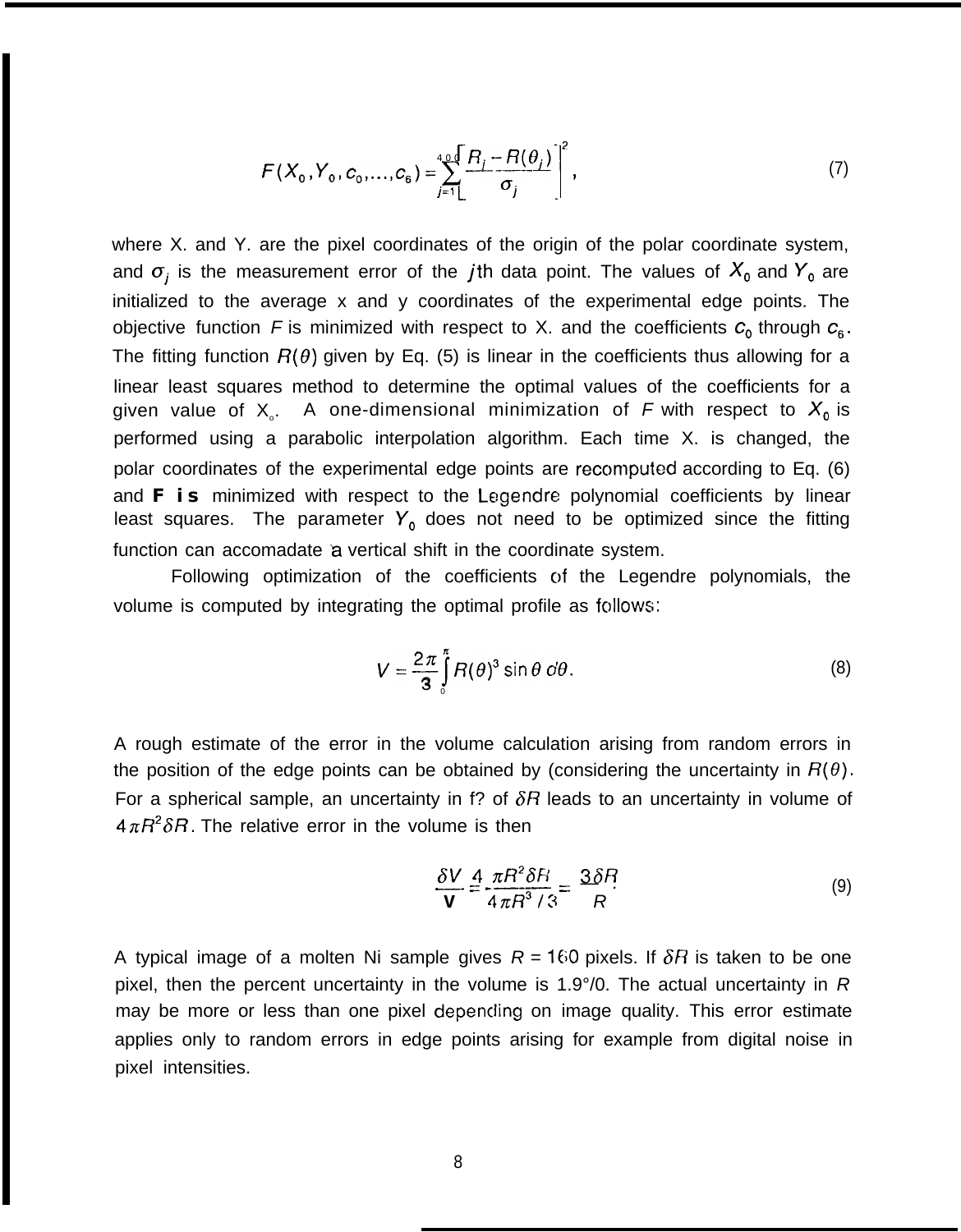### EXPERIMENTAL PROCEDURE

Before the experiment, the imaging system is aligned with respect to the HTHVESL which in turn is aligned with the gravity vector. The first step was to align the axis of the parallel levitation electrodes with respect to the gravity vector. A circular horizontal level sensor was used for this task. The second step was to rotationally align the CCD camera such that an image of either electrode produces an edge which is aligned with a row of pixels. A computer generated horizontal line which was overlaid with the flat electrode image was used to aid this process. These procedures ensure that the symmetry axis of the levitated molten sample is aligned with the vertical pixels of the CCD camera as well as with the gravity vector.

A cylindrical rod of Ni (Electronic Space Products, Int'l :99.99 % purity) was obtained. The Ni rod was cut into a small cylindrical block having a slightly larger volume than the calibration sphere. The sharp edges on the Ni cylinder were smoothened with diamond abrasive until the shape assumed roughly that of a sphere. The sample was then cleaned with ethanol and dilute nitric acid (1 part acid to 3 parts water) to remove surface impurities including the oxide layer. The sample was rinsed in water and ethanol and then dried in nitrogen gas. The sample was quickly weighed and put into the sample carousel inside the levitation chamber along with the calibration sphere. A magnetic suspension turbo pump coupled with a turbo molecular pump evacuate the HTHVESL chamber to the low 10 $\cdot$ 7 torr in about 4 hours.

The calibration sphere (BallTech) which has a diameter specified to within  $\pm 2.5$ microns was then levitated in HTHVESL. l-he magnification of the microscope, and the brightness, contrast and focus of the image were then adjusted. Once the optimum settings were achieved, all adjustments to the imaging system were fixed until the experiment was over. Images of the levitated calibration sphere were recorded onto video tape for later processing.

After the calibration sphere was retrieved, the Ni sample was levitated. It was slowly heated by incrementally opening the iris of the arc lamp until the sample was at about 1000 C. Sample temperature was maintained at 1000 C for 30 minutes to an hour in order to accelerate outgassing and evaporation of surface impurities from the sample.

The next procedure was to calibrate the pyrometer. The sample is superheated to a certain temperature and then allowed to cool in a purely radiative manner by extinguishing the arc lamp. This type of cooling behavior is described by Eq. (3). A typical cooling curve measured for Ni is shown in Fig. 4. The collected raw temperature data is then adjusted by changing the emissivity value until the highest

9

■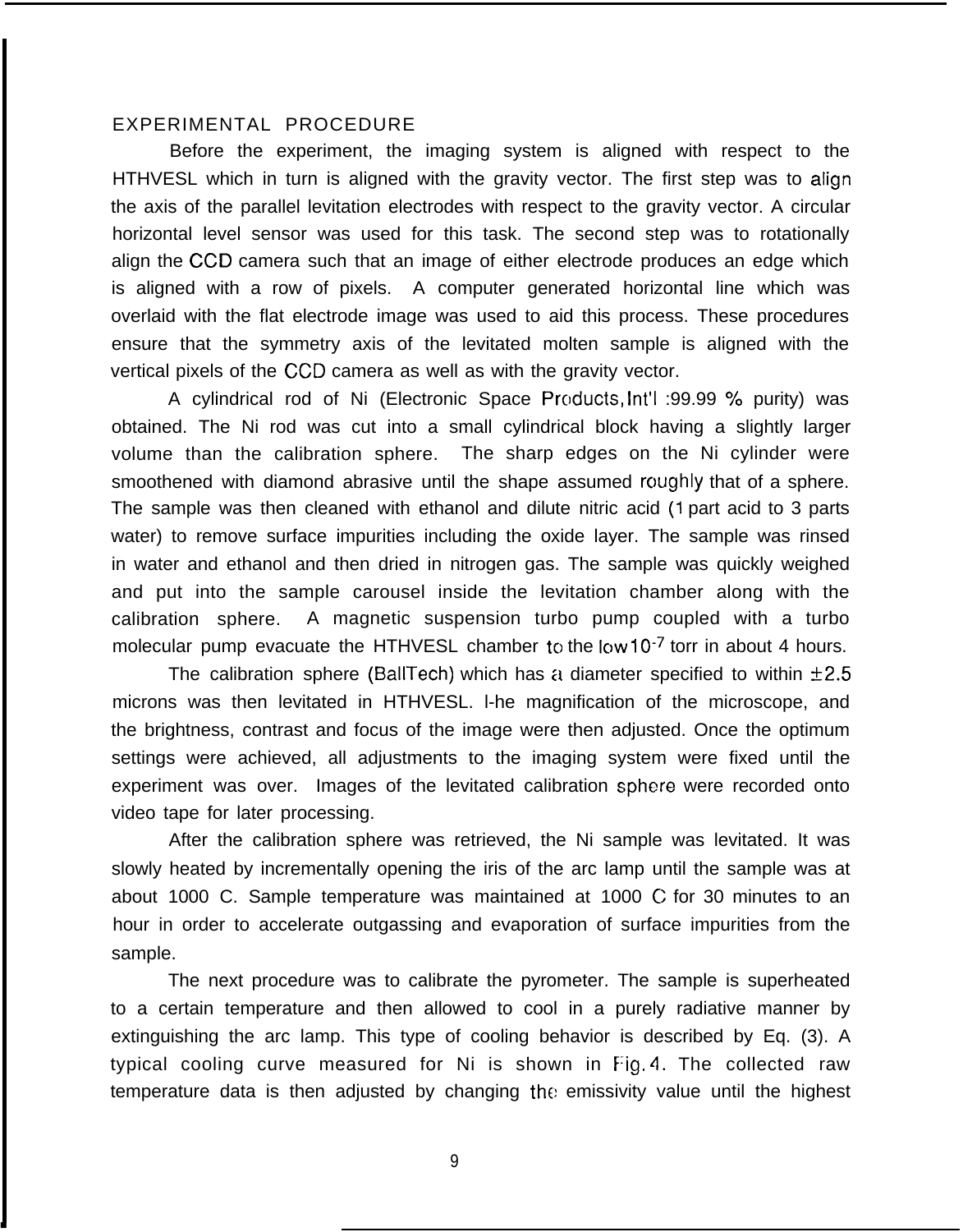value in the isothermal region, immediately following the recalescence (indicated as #4 in Fig. 4), matched the melting temperature ( $T_{m}=1$  455 C) of Ni. The temperature reading in the isothermal post-recalescence region did not remain constant. This may be due in part to the changing spectral emissivity and in part due to an actual variation in surface temperature. It fell about 7 C over 1.8 seconds duration, which is 0.48% of  $T_{m}$ . The emissivity determined for the Ni sample at 750 nm spectral band was 0.449. This emissivity value was then used in subsequent experiments for the live temperature readings from the pyrometer.

After the calibration procedures described above have been performed it is possible to make simultaneous temperature and density measurements on the sample. First, the sample is superheated to a desired temperature, the arc lamp is extinguished, and acquisition of temperature and video data begins as described earlier (Fig. 3). The Ni samples had a high cooling rate for which only the post-capture mode provided sufficient data in the higher temperature region. A series of superheating and radiative cooling cycles were performed while the sample was levitated, as it only took 2 minutes or less for a single cycle, The highest temperature attained during a cycle was kept low in order to avoid excessive coating of the chamber windows with metal vapor; however, it could be pushed a few hundred degrees higher at the risk of losing the significant amount of sample mass. Following the measurements the sample was cooled and retrieved. After the chamber was opened the sample was weighed once again for possible loss of the mass through evaporation. Typically for each cycle of superheating and cooling, there was about 0.6% loss of mass through evaporation.

### RESULTS

After the experiment, video images of the calibration sphere and the Ni sample were transferred to the hard disk of the computer using the IMAGE CAPTURE software. Several digital images of the calibration sphere were obtained. The magnification factors for the optical system were calculated using the IMAGE CALIBRATION software described in a previous section. The magnification factors obtained from several calibration sphere images were averaged and stored in a calibration file.

The experiment involved ten superheating and cooling cycles for the Ni sample. image data was analyzed only for the eighth cycle since it attained the deepest undercooking prior to solidification. A total of 281 sequential images of the Ni sample were captured from video tape and analyzed for the eighth cycle. This number represents a subset of the total number of frames available on the video tape since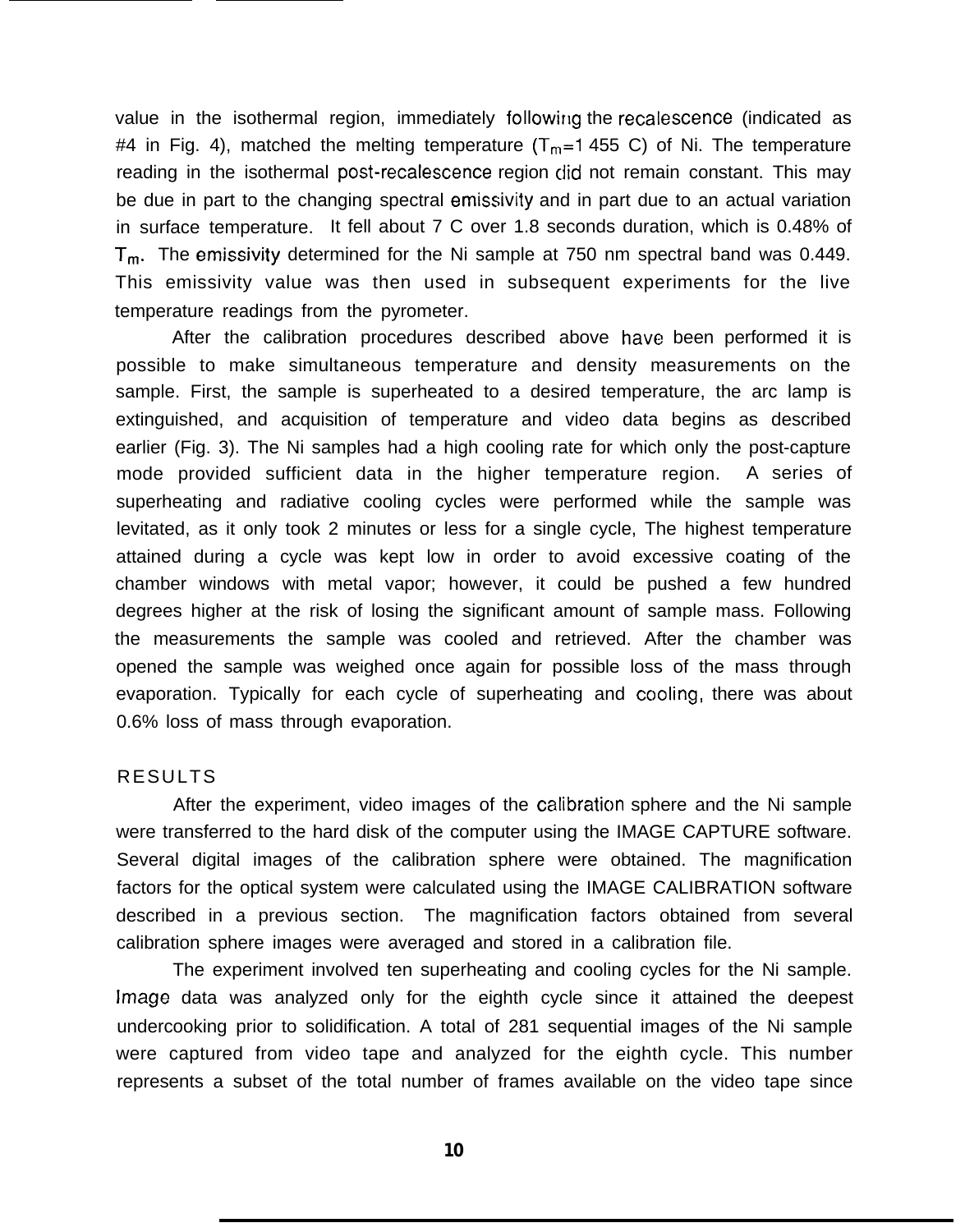some frames could not be used because of bad temperature or time information (Sometimes, a frame was captured during the update procedure of the temperature or the time). The IMAGE ANALYSIS program was launched to automatically analyze the volume for each image collected, with the calculation taking about 20 seconds per image. The IMAGE ANALYSIS program creates a text file containing the time, the temperature and the volume information for each image. The density and the thermal expansion coefficient for the Ni sample were then obtained by using Eqs. (1) and (2). The mass of the Ni sample measured before and after the experiment which involved 10 superheating and cooling cycles were 42,5 mg and 40.2 rng, respectively. It is therefore assumed that each cycle is responsible for a mass loss of 0.23 mg due to evaporation. The mass of the Ni sample used to calculate the density was taken as the initial mass, minus the mass loss expected through the eight cycles, giving 40.66  $\pm$ 0,23 mg.

I

**I**

I

I

**I**

I

**I**

Plotted in Fig. 5 is the density of the Ni sample measured during the cooling phase. Notice the isothermal change in density following recalescence during which a mixture of solid and liquid coexist. The solidification process generally deforms the **I** shape of the drop somewhat so that the sample is no longer perfectly axisymmetric. The accuracy of the volume measurement for the solidified sample is therefore expected to be reduced relative to measurements of the molten state of the sample. This effect is seen in Fig. 5 as an increased scatter in the data, following solidification. Our result for the liquid density of Ni at the melting point (7.87  $\pm$  0.09 g / cm<sup>3</sup>) is in good agreement with the handbook value of 7.9 g /  $cm<sup>3</sup>$ . When the density data for the solid phase of Ni is linearly extrapolated to room temperature (25 C), it yields a value of 9.02  $\pm$  0.14 g / cm<sup>3</sup> which is somewhat higher than the handbook value of 8.9 g /  $cm<sup>3</sup>$ (see Fig. 6).

Figure 7 shows the density of the molten Ni from the present work compared with earlier studies which used EML and other methods. $3,6,7$  The slope of the density versus temperature curve ( $\partial \rho / \partial T$ ) measured here is somewhat less than measured previously. A potential cause for such a discrepancy is the presence of radial temperature gradients within the sample which will occur during radiative cooling. Such gradients would cause the measured density to be lower than it should be for a given surface temperature since the interior is hotter than the surface. A conservative estimate of the temperature gradient in this system indicates a maximum temperature difference between the surface and interior of less than 10 K. In order to observe the temperature gradient effect over the density versus temperature curve, a simple experiment was devised. The experiment consisted of performing series of

11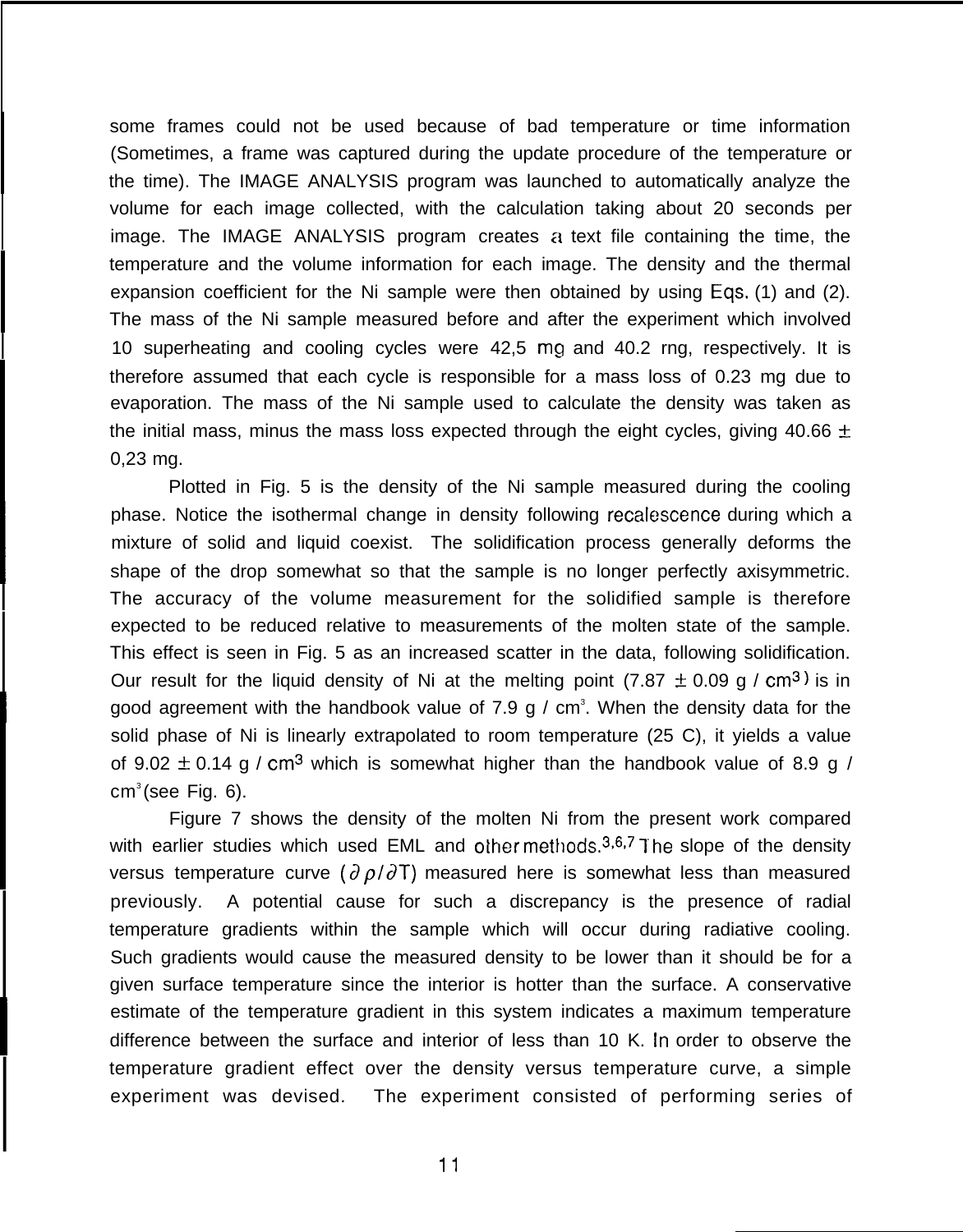superheating and radiative cooling of a levitated test sample with each initial temperatures at equilibrium but at different values. The idea was to construct a quasistatic volume expansion curve as a function of temperature by integrating the volume data taken only at initial equilibrium temperatures for each cycle. A Ni-Zr alloy  $(T_m=960 \text{ C} : 24\% \text{ Ni and } 76\% \text{ Zr by composition}$  was chosen for a test sample because of its low vapor pressure around its melting temperature. For the duration of 18 superheating and undercooking cycles with temperatures ranging from 780 C to 1390 C, it lost less than 0.02% of the whole mass. Figure 8 shows the inverse of the relative volume expansions (normalized with the volume at 780 C for convenience) of Ni-Zr alloy made by purely radiative cooling and by quasi-static cooling. The result . . clearly indicate that the radial temperature gradient of the sample, when cooling purely radiatively, had a negligible effect on the slope of the acquired density curve since the inverse of the relative volume expansion is directly proportional to the density.

Figure 9 shows the volumetric thermal expansion coefficient for Ni in the liquid and solid states derived from the volume and temperature measurements. Since the mass of the sample does not enter Eq. (2), rather accurate values are obtained for the thermal expansion coefficients. The density and thermal expansion coefficient for liquid and solid Ni as a function of temperature are expressed as linear functions of temperature as follows:

 $\rho$ <sub>l</sub> = 8.848 + 0.0006730 x T  $\pm$ 1.1% (1130 < T < 1565 C)  $\beta$ , =(9.419X 10<sup>-5</sup>) - (7.165x 10-9) XT  $\pm$  0.52% (1130 CT <1565 C)  $\rho_s = 9.031 + 0.0005361 \times T \pm 1.6 \%$  (1045 <T<1455C)  $\beta_s = (6.917 \times 10^{-5})$  - (4.107x 10<sup>-9</sup>) XT ± l.0% (1045 CT < 1455 C)

where the units are in g/cm<sup>3</sup> for p, C<sup>-1</sup> for  $\beta$  and the C for T. The volume and the cooling profile of the sample are overlaid in Fig. 10 showing the sharp discontinuity at the recalescence point. The recalescence took place in less than two frames (1/15 second), and in order to investigate this region more carefully a high speed video camera would be necessary.

### ACCURACY

In determining the accuracy of the present density measurement technique, three factors were considered; first, the error due to the scattering of the measured volume of the calibration sphere about its average value, secondly, the random noise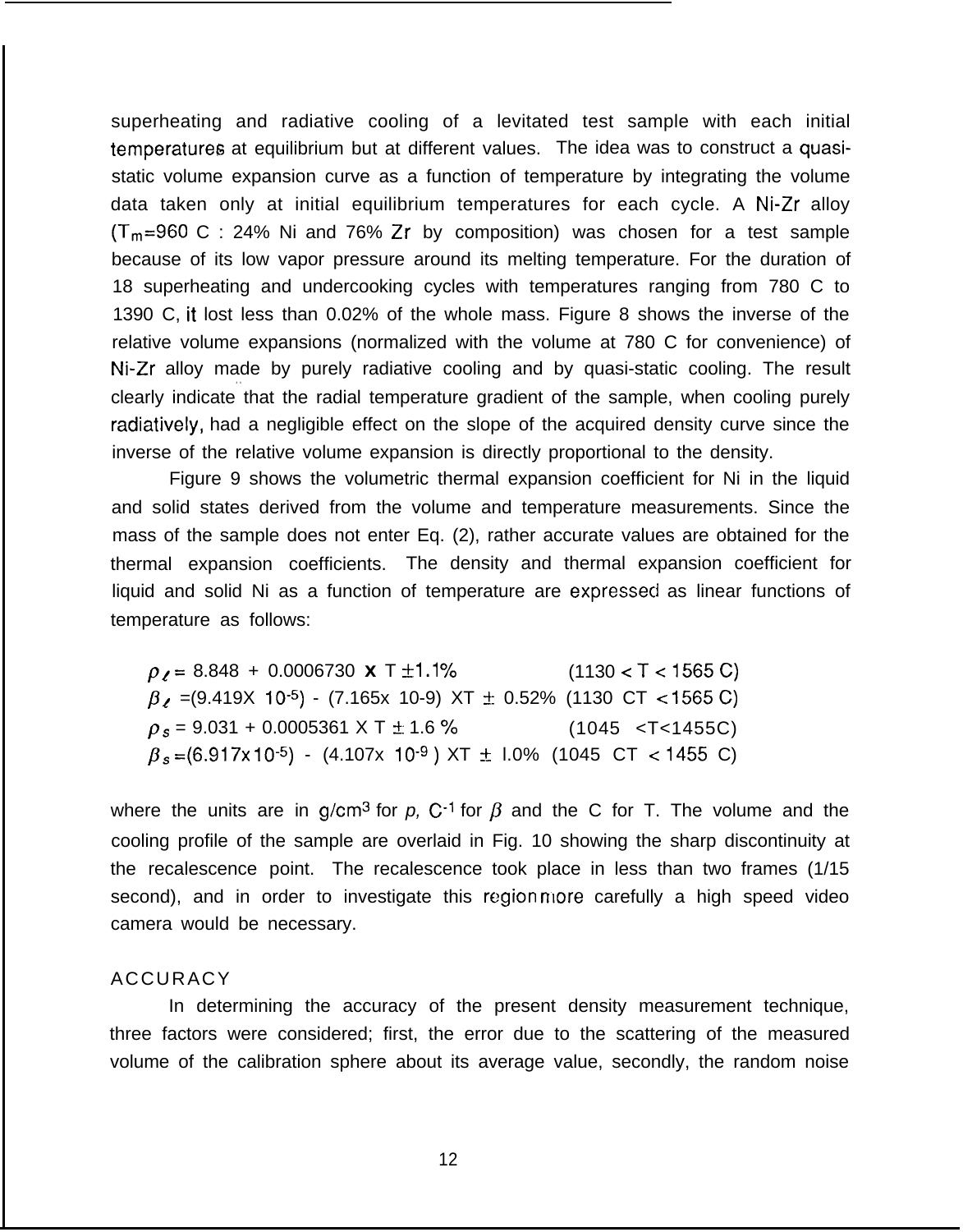and the systematic error of the pyrometer that relate to the density measurement error, and thirdly, the error caused by the measurement of the mass of the sample.

In order to test the precision of the volume measurement technique, a number of images of a levitated, room-temperature calibration sphere were captured from video tape and analyzed for volume. The results of this analysis showed a standard deviation of 0.42°/0. The scattering of the analyzed volume is shown in Fig. 11 in the form of dimensionless quantity, the volume divided by the average value. The test was repeated by capturing the images directly from the CCD camera instead of from video tape, giving a standard deviation of 0.35%. The dispersion in these measurements arises from the collective noise in the imaging system which is generated by fluctuations in lighting, non-uniformity in focusing, optical distortion, camera misalignment, and camera and frame-grabber electronics. For the case of a liquid drop, additional noise can arise if the drop shape is non axisymmetric due to surface irregularities caused by impurities or non uniform heating. Sample glowing at high temperature is another source of error in determining the ecjge coordinates. Even though the edge detection relies on the intensity gradient rather than the absolute intensity of the digital image, a simulated sample glowing tests indicated as much as 0.05% discrepancy of volume. The samples used in this work appeared to be free of surface impurities, while temperature gradients along the surface arising from non uniform heating are estimated to be negligible for the type and size of samples used here. The sample glow effect is also kept minimal in this work ( $\le$  O. 02%) by maintaining the relatively uniform sample to the background intensity ratio by incorporating the intense background light and the fast shutter (1/1 0000 see) speed of the CCD camera. For the case of solidified samples, some shape deformation was observed which led to greater dispersion in the volume measurements.

The accurate measurement of temperature is another crucial factor when measuring the density in relation to the temperature. The maximum random noise in the pyrometer within a single frame time was approximately  $\pm 5$  C except at the point of rapid recalescence. Apart from the random noise there was a systematic error caused by the temperature calibration. The uncertainty caused by the temperature calibration was approximately 7 C arising from the variation of the temperature in the isothermal post-recalescence region. The relative error in the density which arises from an error,  $\delta T$ , in the temperature reading can be expressed as:

$$
\frac{\delta \rho}{\rho} = \frac{1}{\rho} \left( \frac{\partial \rho}{\partial \tau} \right) \delta T = -\beta \delta T. \tag{10}
$$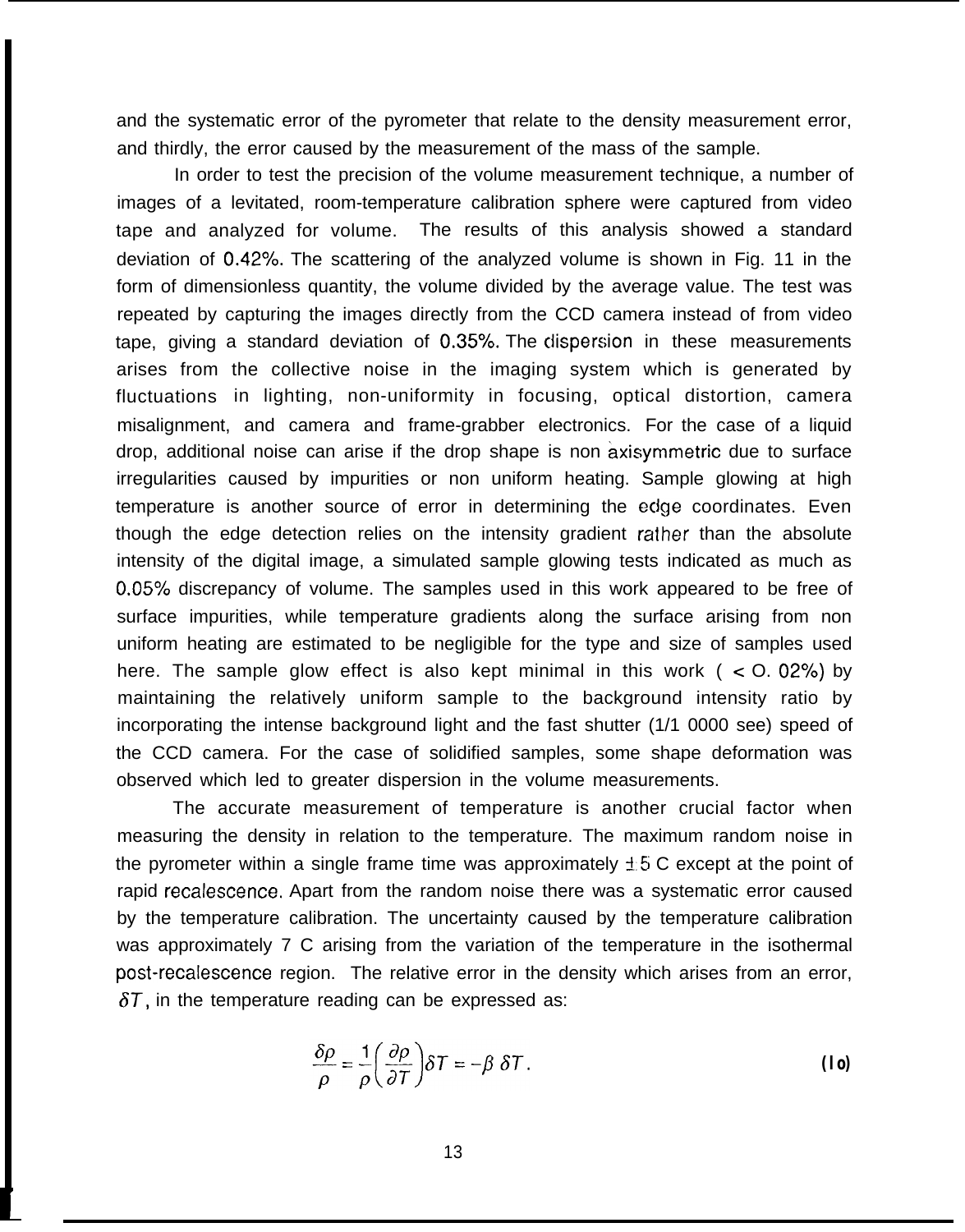A nominal temperature error for molten Ni then corresponds to a density error of approximately  $0.07\%$ .

The accuracy in the measurement of the mass of the sample depends on the vapor pressure of the molten sample at the operating temperature and vacuum level required for the HTHVESL chamber ( $>$  10-5 torr). Therefore, the largest error in the density measurement from this experiment is expected to arise from the uncertainty in mass which is estimated to be  $\pm 0.57\%$ , the loss of mass associated with a single superheating and cooling cycle. This is a systematic error for a given sample which can be arbitrarily reduced if one can improve the method of measurement. This error is expected to be insignificant for materials with low vapor pressure and can be significantly reduced for high vapor pressure materials by conducting the experiment with one or two cycles of superheating and cooling. Since high vapor pressure materials (such as Ni) lose mass continually through evaporation during the superheating stage, accurate determination of the sample mass becomes difficult. High vapor pressure materials also cannot be superheated very far because vapor coats the chamber windows which are needed for position control, heating and pyrometry. Density measurements with the present system will be therefore most accurate for samples of low vapor pressure; however, the higher vapor pressure case can still be carried out effectively if the experiment is performed rapidly enough to limit the significant loss of mass.

The accuracy of density measurements for solidified samples also depends on the type of material being processed. Materials which solidify by a first order phase transition, such as Ni, can show surface roughening arising from interdendritic shrinkage; however, due to its maintenance of roughly the same axisymmetrical shape upon solidification, density measurement is still possible with some loss of the accuracy due to a larger scattering. With material such as silicon whose volume expanded as it solidified, the sample shape, not only lost the axisymmetricity but it underwent a rather dramatic shape distortion. In this case the present density measurement technique was useful only during the liquid phase of the sample. Glass forming materials on the other hand, solidify by a continuous hardening process and are thus expected to show less deformation. The glass forming metal alloy  $Zr_{41}$   $ZT_{13,8}Cu_{12,5}Ni_{10,0}Be_{22,5}^{\circ}$  (Tm = 720 C) was seen to preserve its axisymmetric shape as well as the surface smoothness during solidification. In this case, high accuracy in the density measurements was maintained all the way to roomtemperature.

14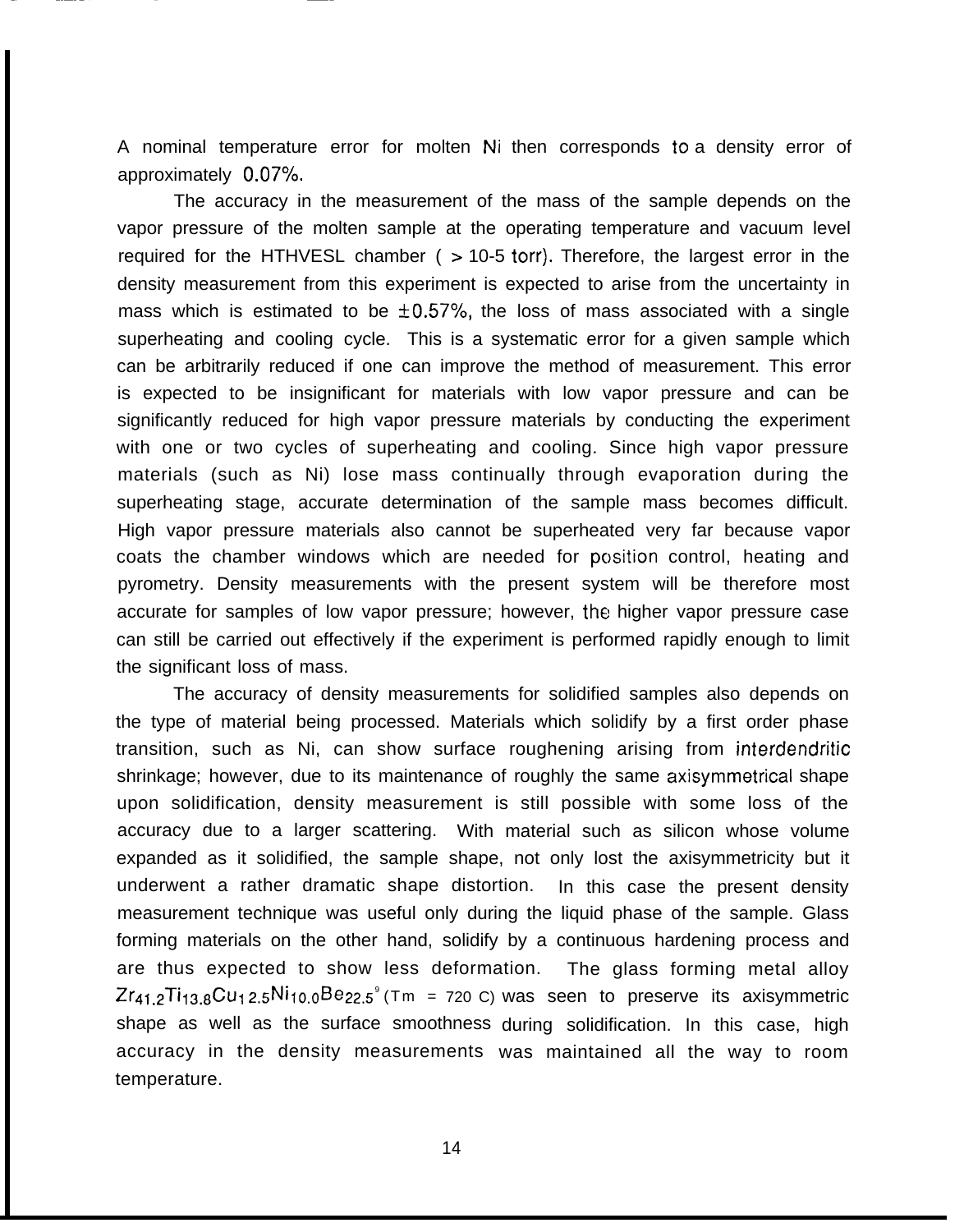Highest accuracy that can be achieved for the density measurement using the current system will be the case for non evaporative material in its liquid state, incorporating the live image capture mode. The accuracy in this case will be better than  $0.4\%$ .

### DISCUSSION

It should be emphasized that the current system can be modified in several ways to improve accuracy. One obvious improvement for increasing the accuracy of the volume measurement is to reduce the collective noise generated by the optical system. Possible improvements include a reduction of floor vibration, the use of a more spatially uniform background light source and the use of a higher quality video recording/retrieving system. Another obvious improvement is to reduce the uncertainty in the mass of the sample by performing the experiment in a single cycle of superheating and cooling. It is expected that such improvements can reduce the error in the density measurement to less than 0.25%. An even higher level of accuracy could be achieved by increasing image resolution by replacing the current CCD camera with a film camera (35mm or high speed motion picture) or by a higher resolution CCD camera (>1000 x 1000 pixels ). Film images can be digitized with a high resolution film scanner to provide at least four times the resolution of the current CCD camera.

One significant difference between the approach described here and previous studies is that all 281 data points for the volume measurement were taken from a single sample. It should also be emphasized that the series of superheating and cooling cycles that preceded the actual measurements must have helped refine the purity of the sample by evaporating or dissolving the contaminants. Sometimes, this effect was visually apparent when a proper lighting was used on the levitated melts. One could see the surface impurities dissolving away as the temperature of the sample was raised and maintained for some period of time. Low levels of impurity are unlikely to affect the density measurement significantly, but may affect other thermophysical properties such as the surface tension or viscosity. Methods for measuring such thermophysical properties in the HTHVESL are presently being<br>developed. ,, the strategies of the strategies of the HTHVESL are presently being

So far the materials, we have tried to determine the densities in the laboratory using the HTHVESL system include nickel, silicon, aluminum, titanium alloy (Ti64), nickel-zirconium alloy and  $Zr_{41.2}Ti_{13.8}Cu_{12.5}Ni_{10.0}Be_{22.5}$  glass forming alloy. The results from these materials will be published in other journals. Following a further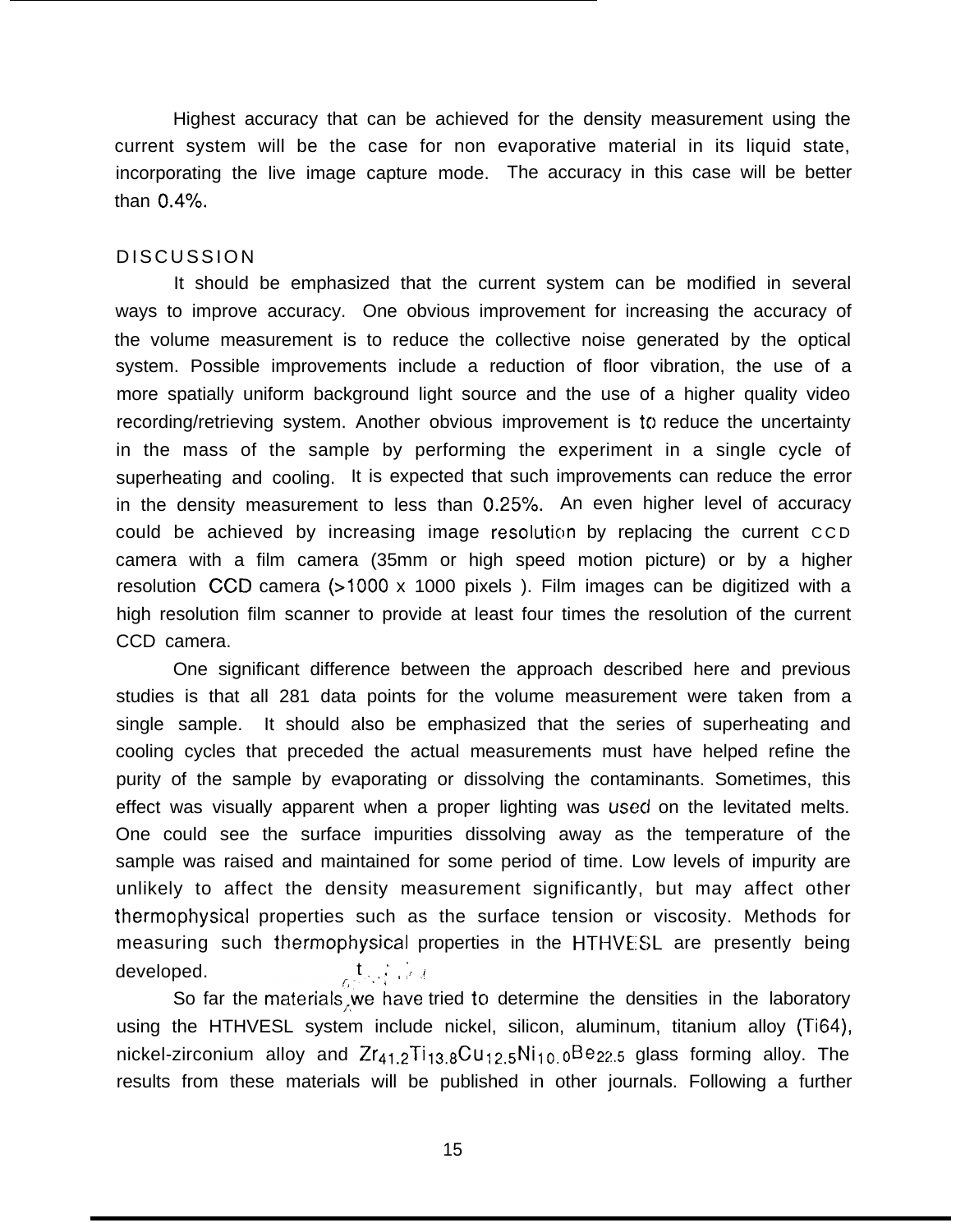improvement of the present system, density measurements of many other types of metal alloys and semiconductors are planned. The HTHVESL system together with the automated data acquisition and analysis process described here allows for rapid measurement of the density of a given sample. Measurements can be made over a broad temperature range with an accuracy that may surpass most previously described methods.

### ACKNOWLEDGMENTS

**I**

We thank Mr. Daniel Barber for his support throughout the experiments including the sample preparations. We also like to thank Dr. Erik Spjut for his earlier construction of the pyrometer and the temperature data acquisition. We acknowledge areas of the North Construction of the section of with averation and the section of the section of the section of the section of the secti greatly (to) Dr. Yong J. Kim for his assistance with experimental work and proofreading of the manuscript. This work was carried out at the Jet F'repulsion Laboratory, California Institute of Technology, under contract with the National Aeronautics and Space Administration.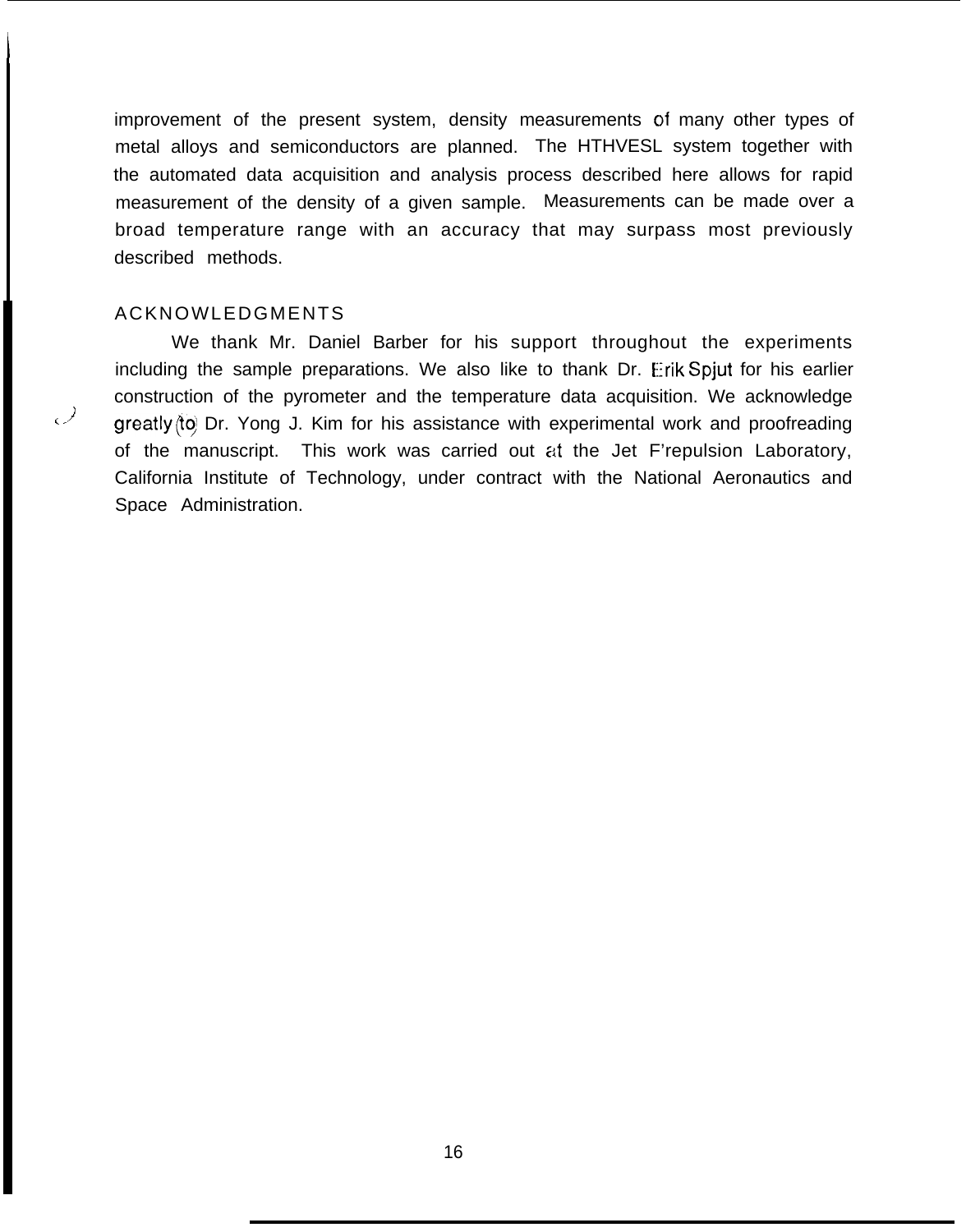### REFERENCES

- 1 S. Nakamuraand T. Hibiya, lnt. J. Thermophys. 13, No.6, Nov. 1992
- $2T$ . lida and R. 1. L. Guthrie, The Physical Properties of Liquid Metals, Oxford University Press,1988
- s A. E. E1-Mehairy and R. G. Ward, Trans. Met. Sot. AlME, 227, 1226 (1963)
- 4 T. Saito and Y. Sakuma, J. Japan Inst. Metals, 3, 1140 (1967) (in Japanese) or Transactions ISIJ, 9, 118 (1969) (in English)
- <sup>5</sup> W. K. Rhim, S. K. Chung, D. Barber, K. F. Man, G. Gutt, A. Rulison, and R. E. Spjut, Rev. Sci. Instrum. 64, 2961 (1 993)
- 6 A. D. Kirchenbaum and J. A. Cahill, Trans. ASM 56,1963,281.
- 7 Lucas, L.D. Doctoral thesis, Univ. Paris, 1962.
- a D. B. Thiessen and K. F. Man, lnt. J. Thermophys. 16, 245 (1 995).
- g A. Peker and W. L. Johnson, Appl. phys. Lett. 63, 2342, 1993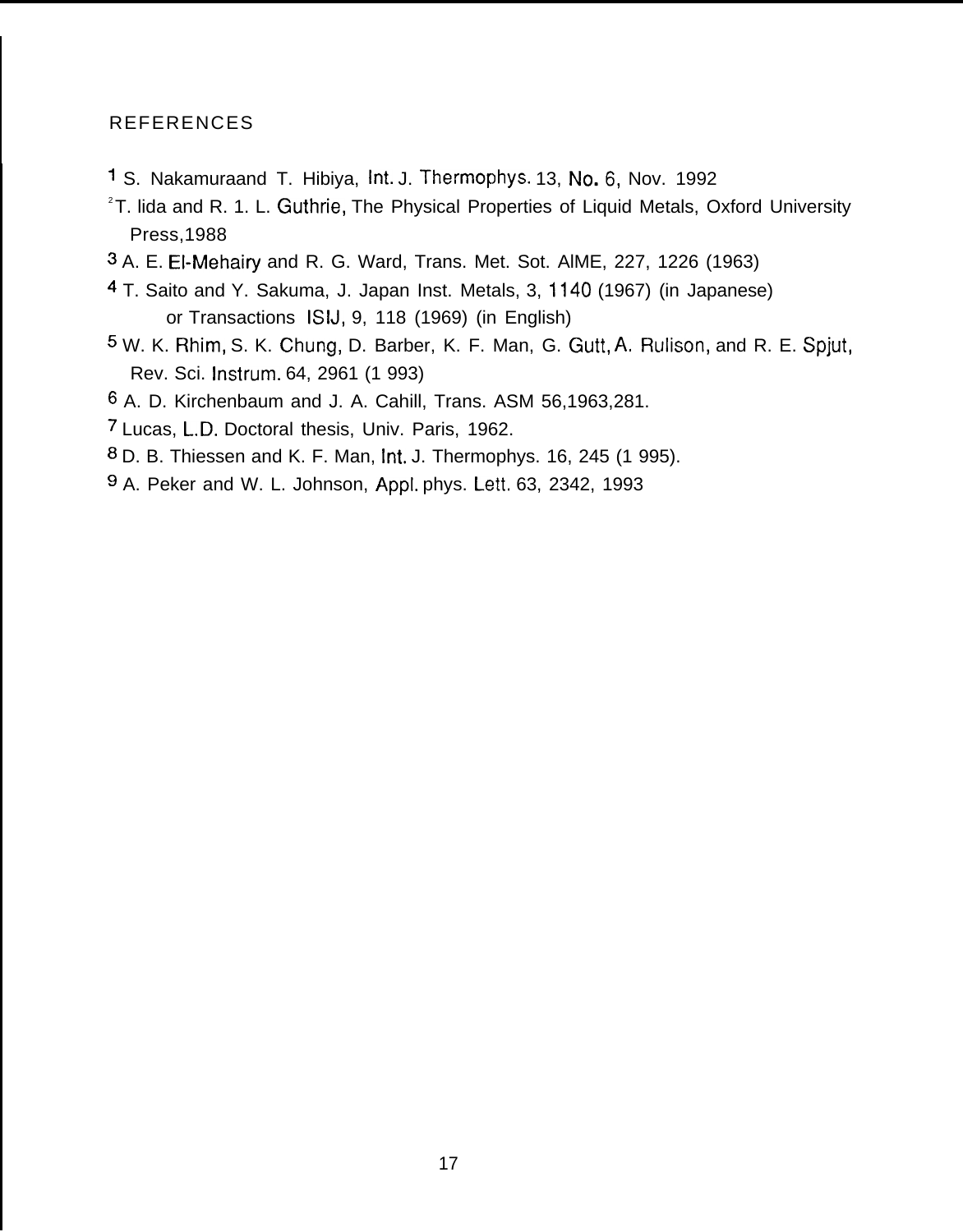### FIGURES

Fig.1 Schematic diagram of HTHVESL system (Top view) equipped for the density measurement: a) HeNe position sensing laser b) Position sensing detector c) Focusing lens d) Focusing reflector e) Side positioning electrode f) Top/bottom electrode g) Sample h) Backlight diffuser i) Fiber optical backlight j) HeNe blocking filter k) Long distance microscope 1) CCD camera m) F'yrometer n) Xenon heating lamp

**Fig. 2a** Flow charts for the IMAGE CAPTURE software used for live image capture and IMAGE OVERLAY software for the post image capture

**Fig. 2b** Flow charts for the IMAGE CALIBRATION software used for calibrating the CCD camera and the optics and IMAGE ANALYSIS software used for calculating the volume from captured image

**Fig. 3** An example of output image created by overlaying the CCD image with other information such as date, time and temperature

Fig. 4 A radiative cooling curve observed for the nickel sample used in this experiment: (1 ~2) superheated stage (2-3) undercooked stage (3--4) recoalesence stage (4-5) solidification stage (5-6) further cooling after solidification

**Fig. 5** Density of the nickel sample analyzed for the cooling period

**Fig. 6** Density of the solid nickel at room temperature linearly extrapolated from the density of the solid nickel at high temperatures

**Fig. 7** Density of the molten Ni from the present work compared with earlier studies which used EML (Ward), maximum bubble pressure (Lucas) and archimedian (Cahill & Kirshenbaum) methods.

**Fig. 8** Inverse of the relative volume expansions (normalized with the volume at 780 C for convenience) made from quasi-static cooling and the purely radiative cooling are compared for Ni-Zr alloy

**Fig. 9** Volumetric thermal expansion coefficient for Ni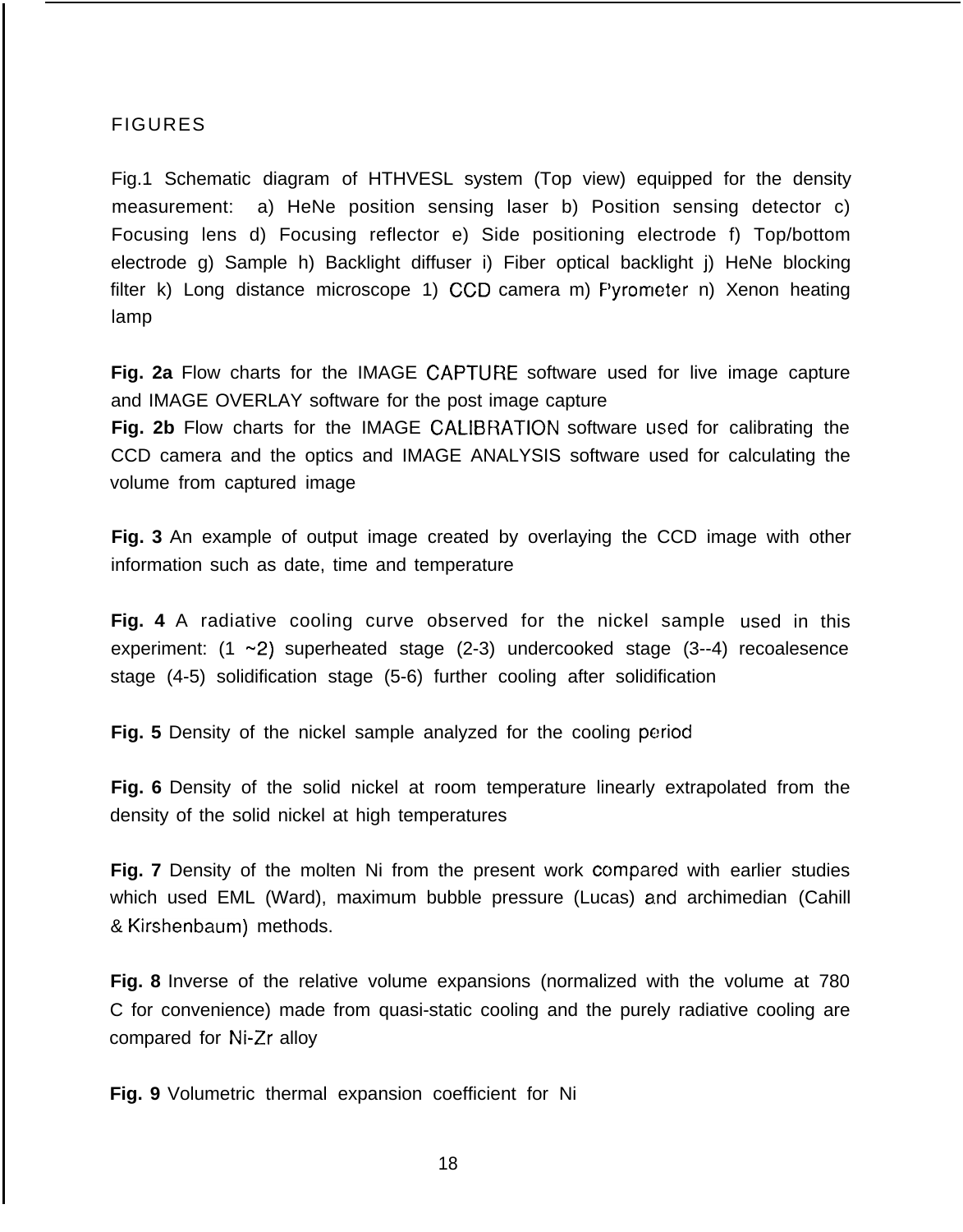Fig. 10 Time evolution of the volume and the temperature of the Ni are overlaid, showing the sharp reduction of the volume at the recalescence.

**Fig. 11** Scattering of the volumes made from 20 calibration images measured separately. Volumes are divided by the average value.

\*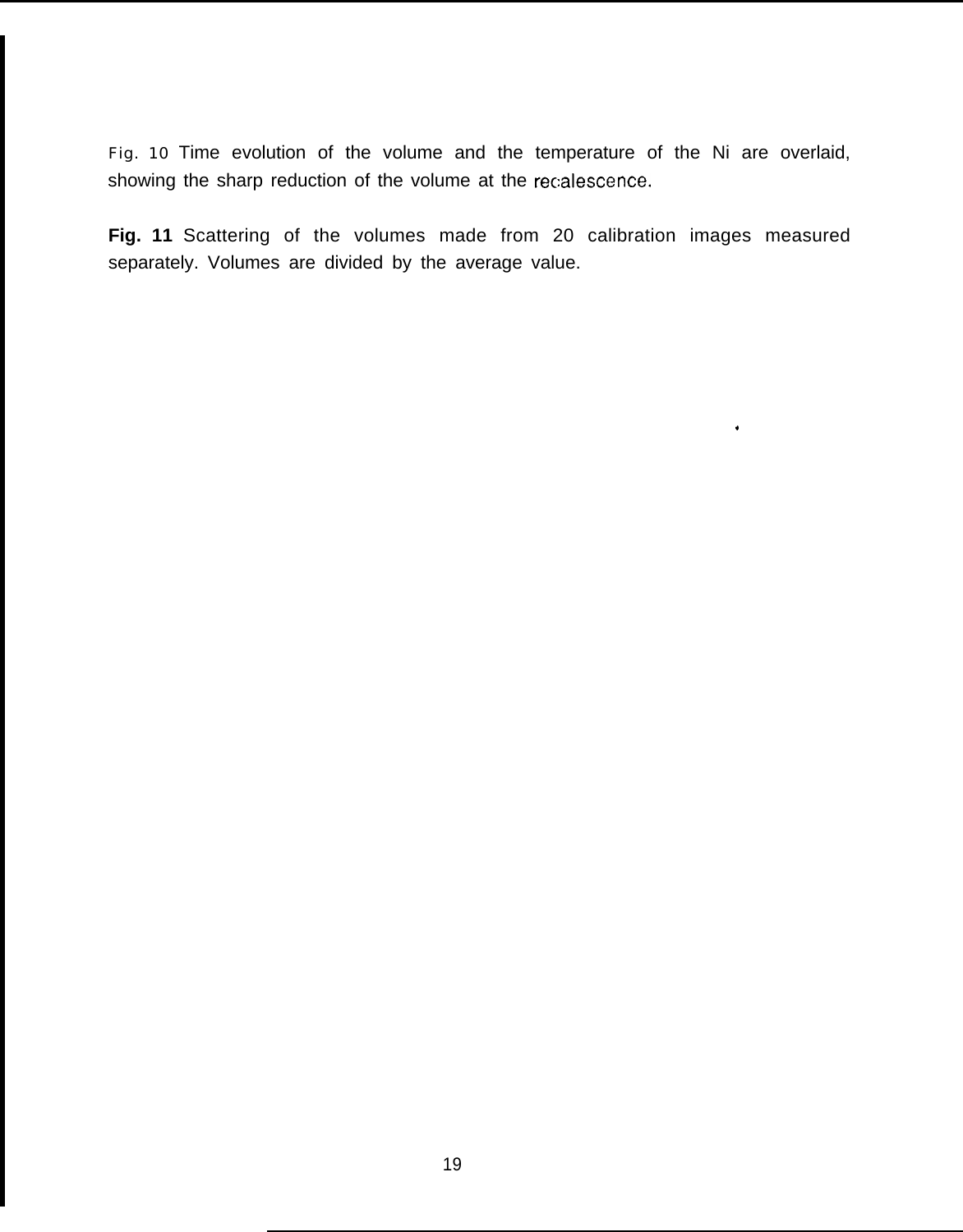

<sup>T</sup>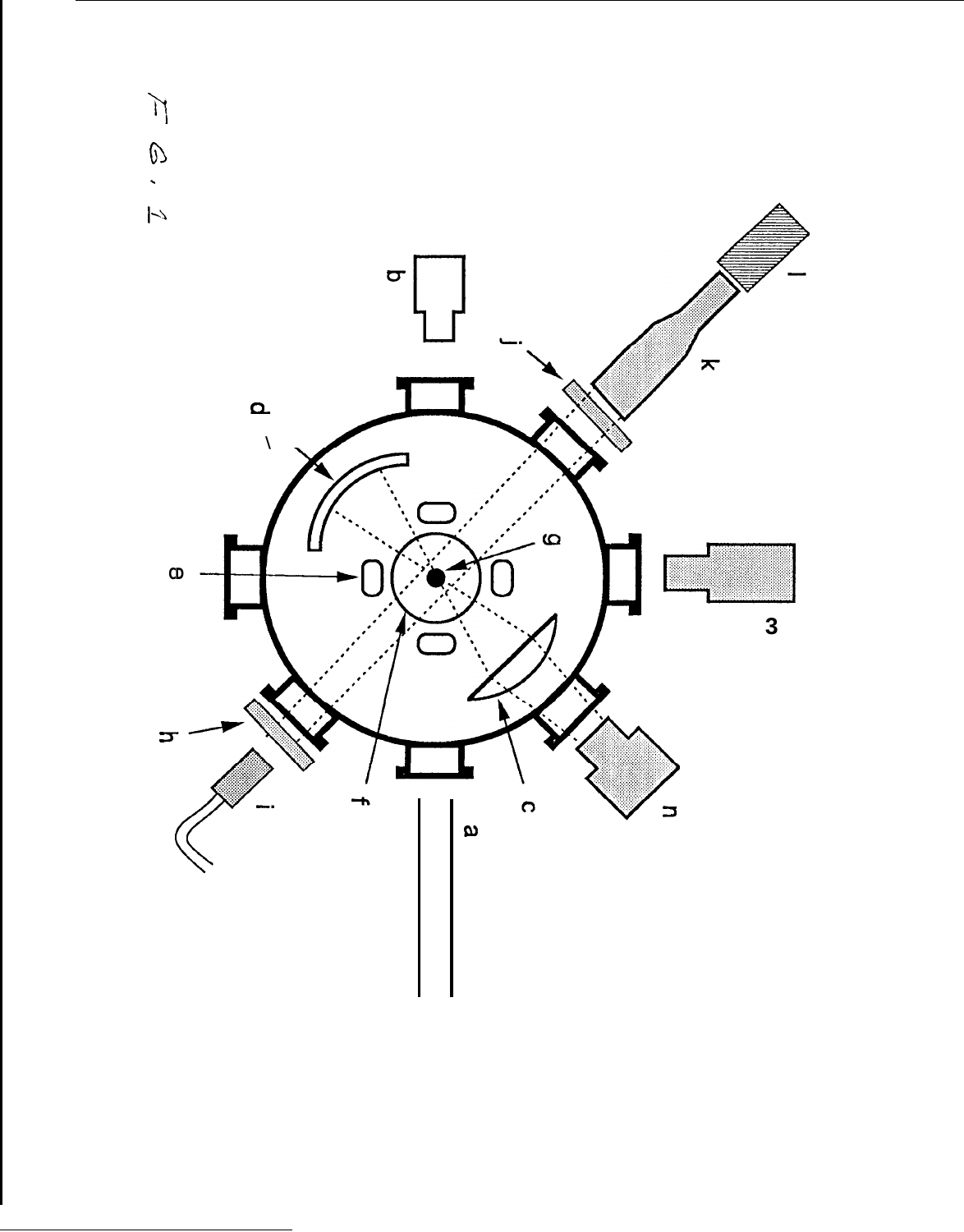



IMAGE OVERLAY (POST CAPTURE)

MAGE CAPTURE (LIVE)

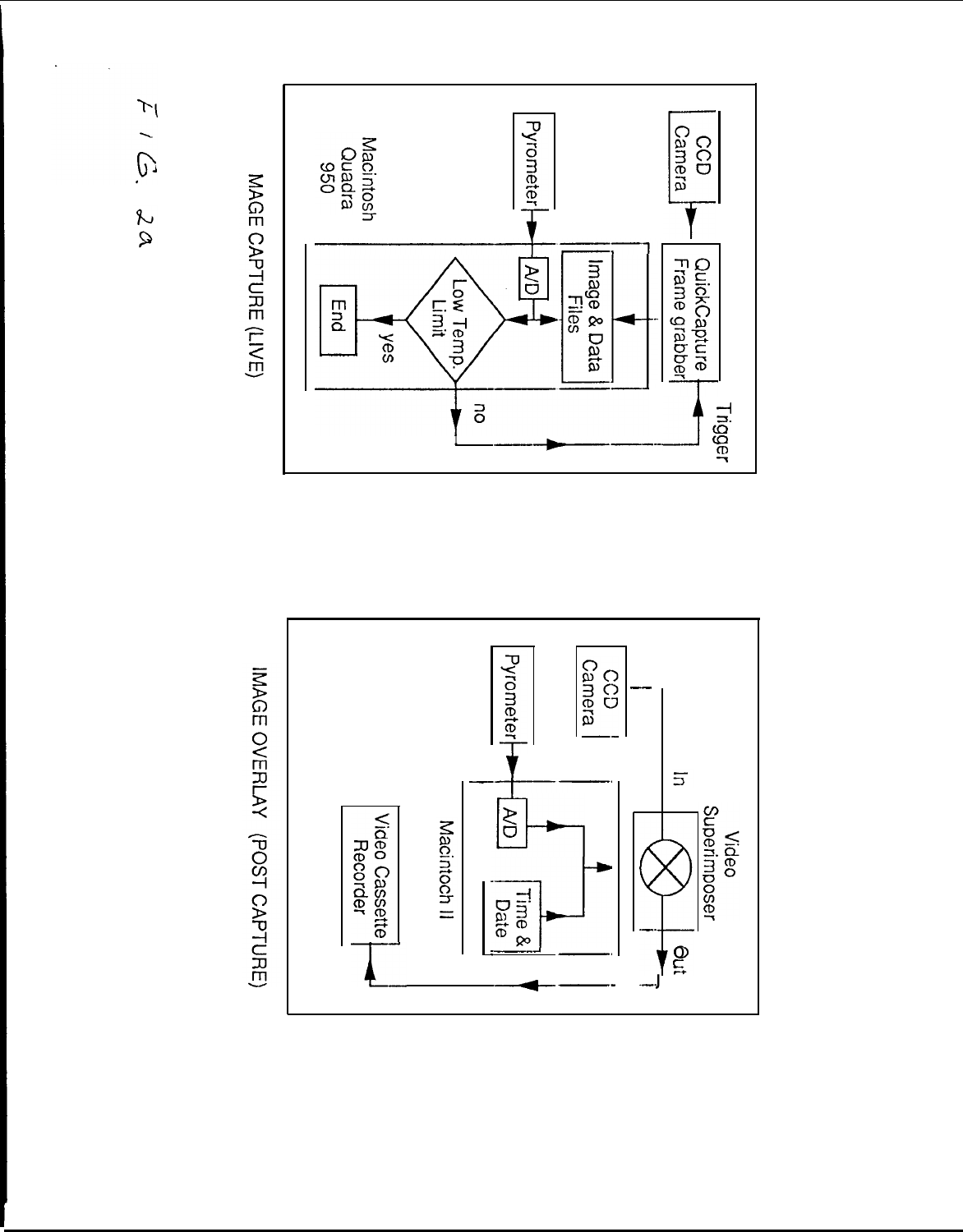## $F/G$ , 26

# IMAGE CALIBRATION





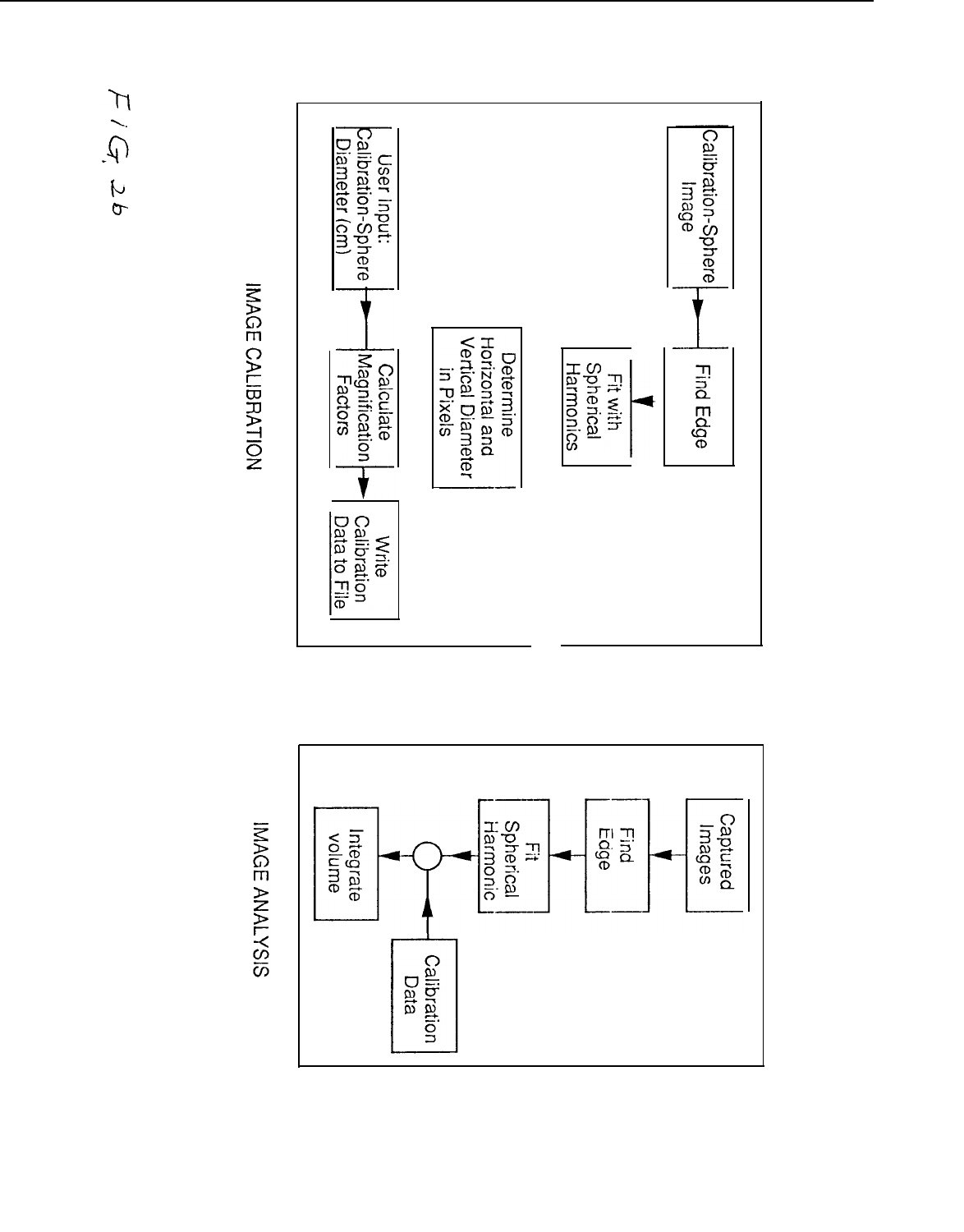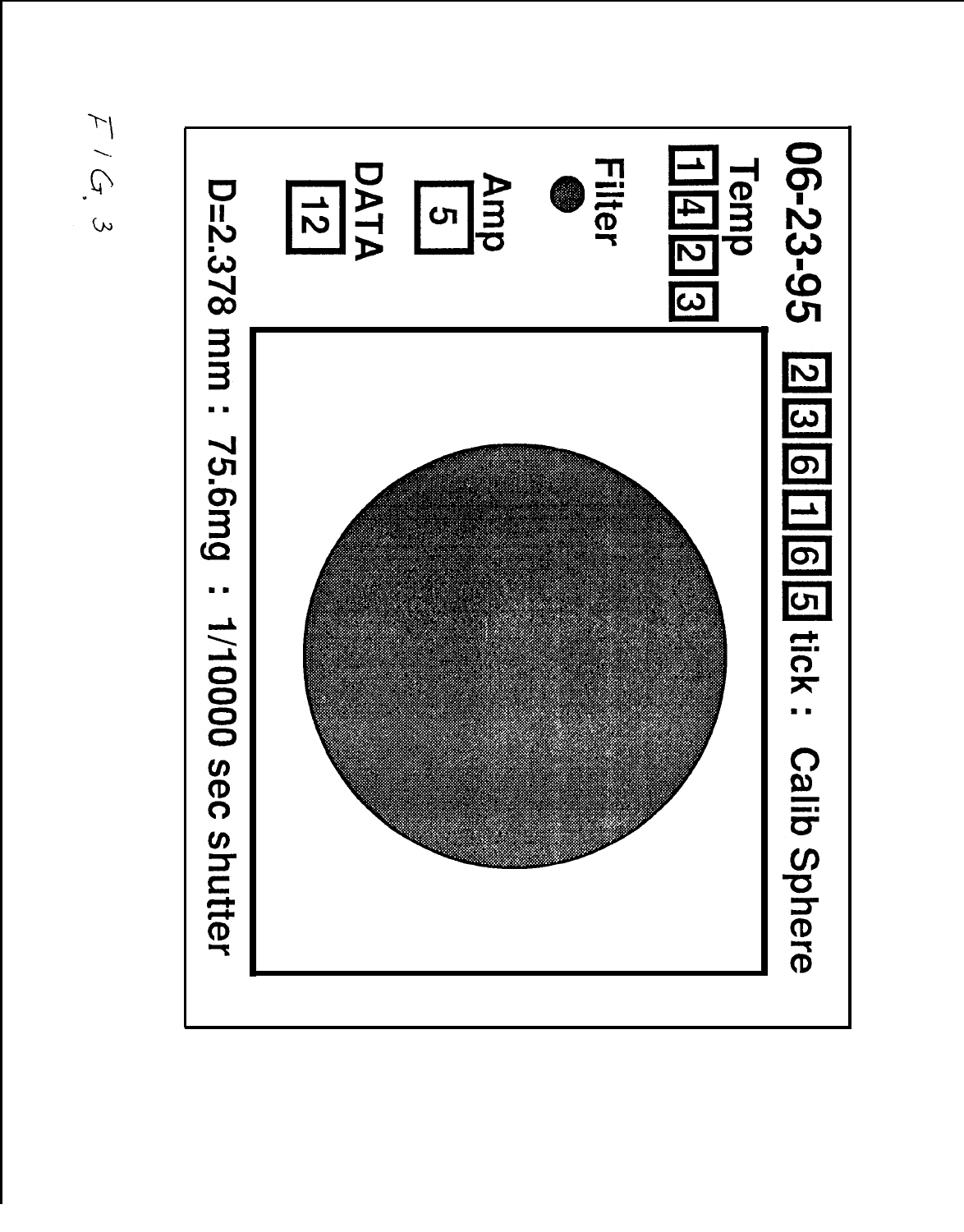

 $F/G$ . 4

Time(sec)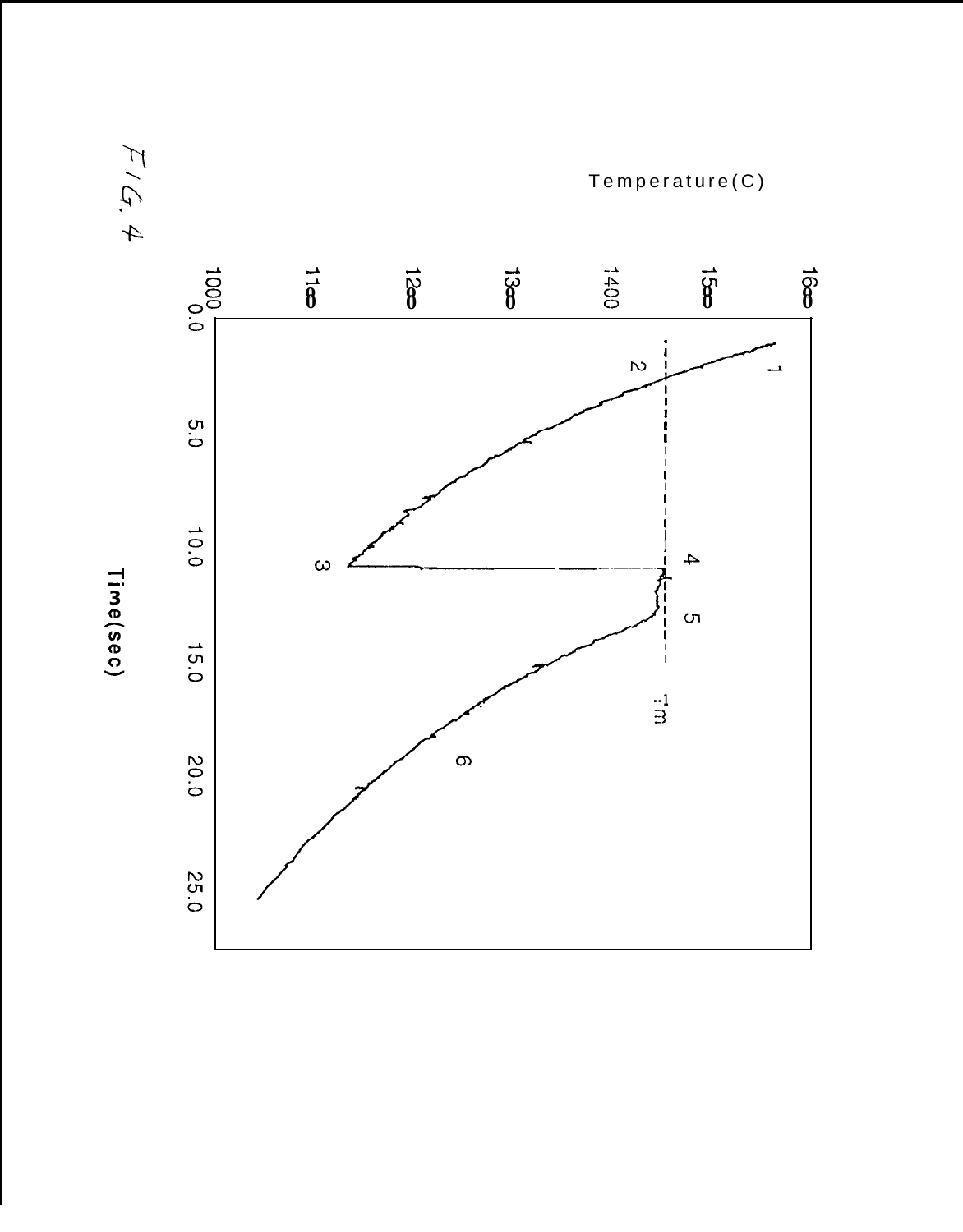



45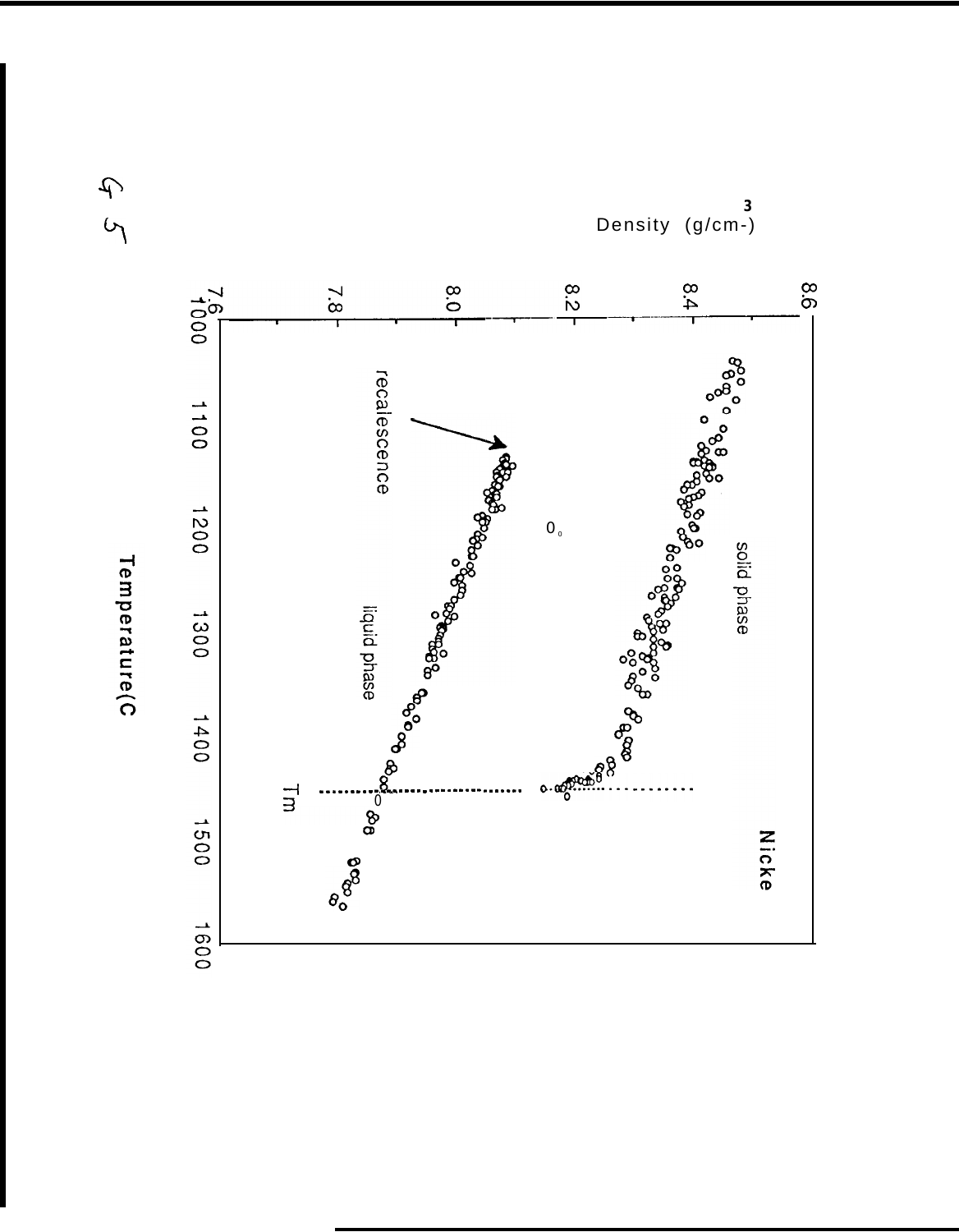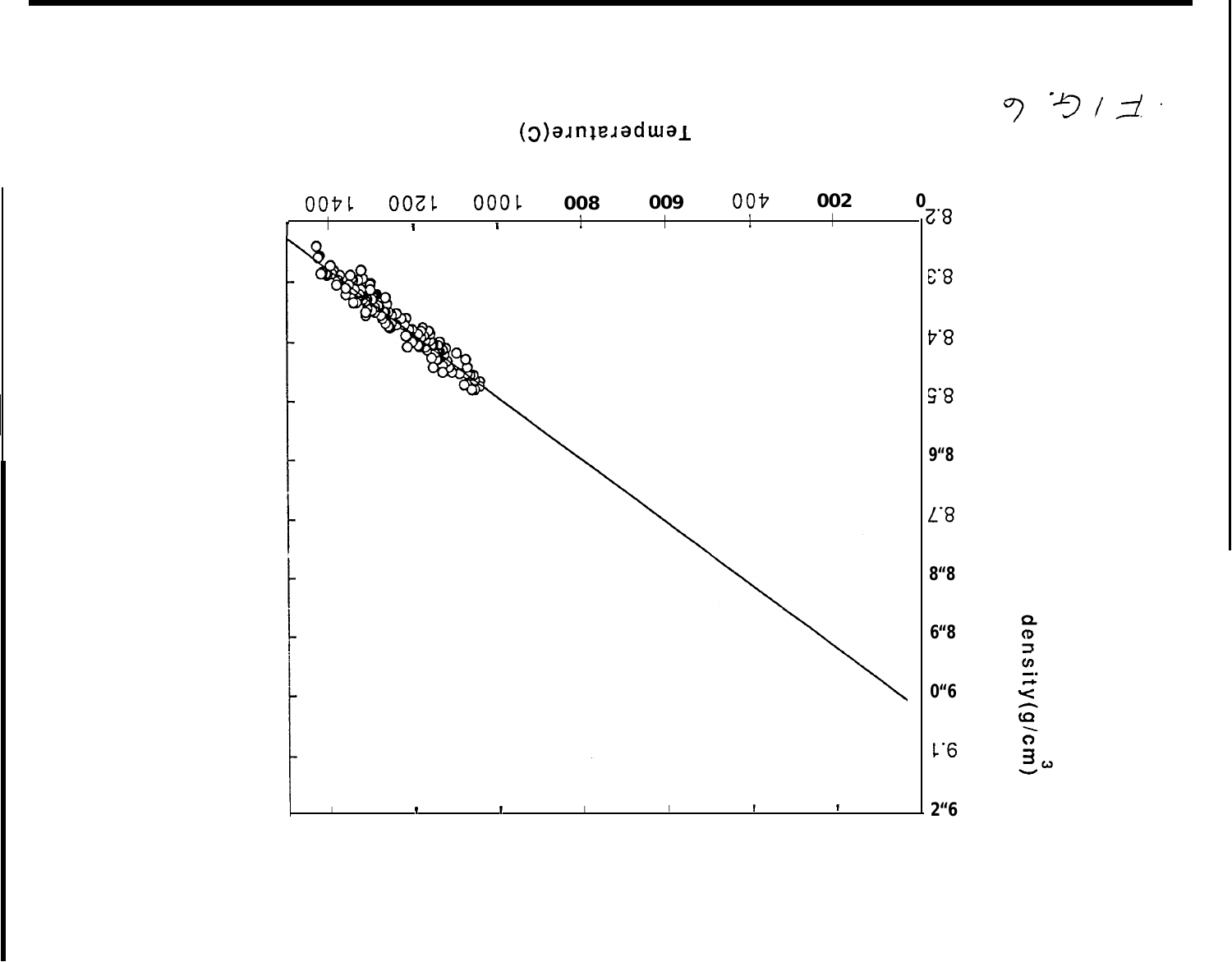エイケ、7

Density (g/cm)



Femperature(C)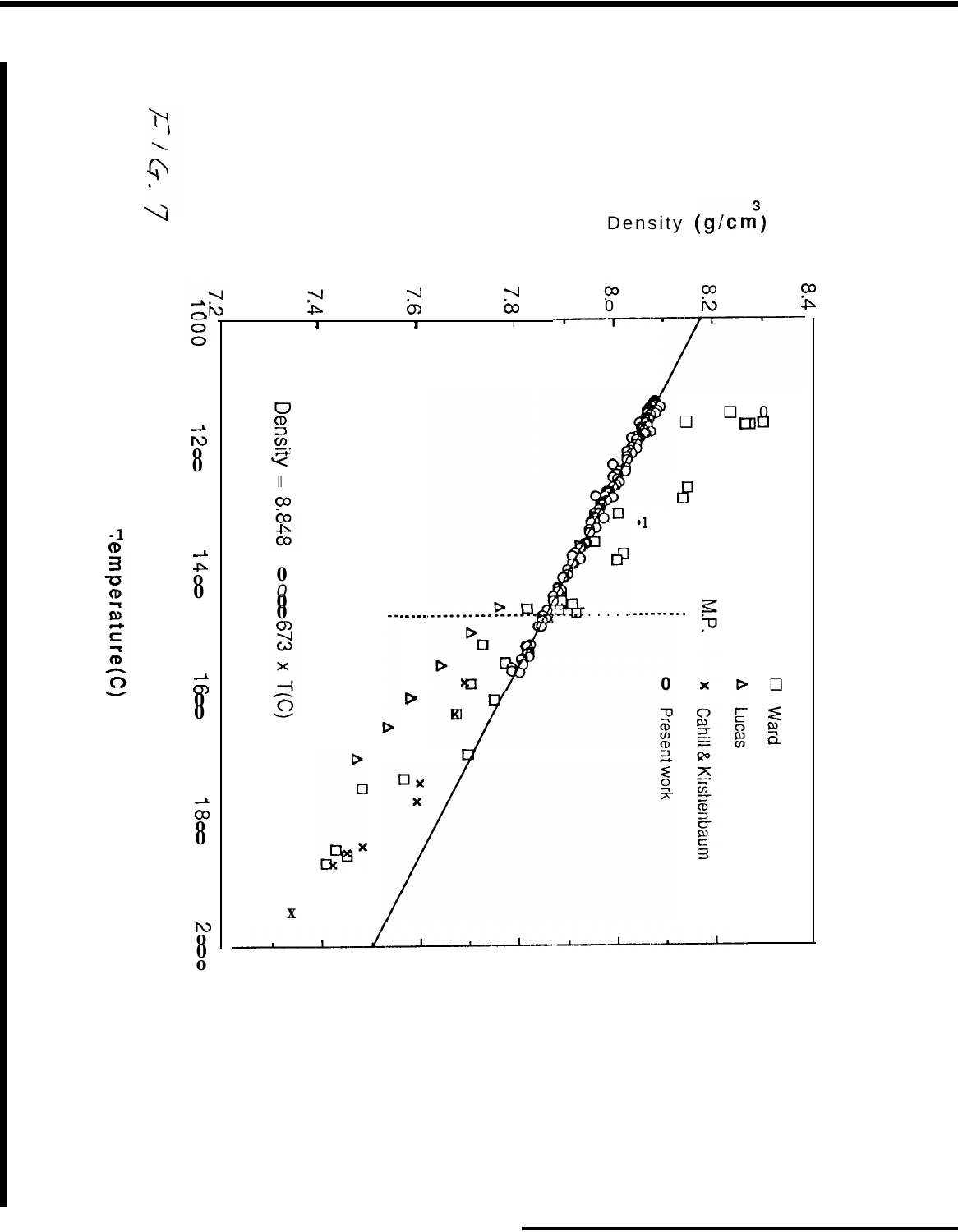

 $F/G$ . 8

 $V(780C)/V$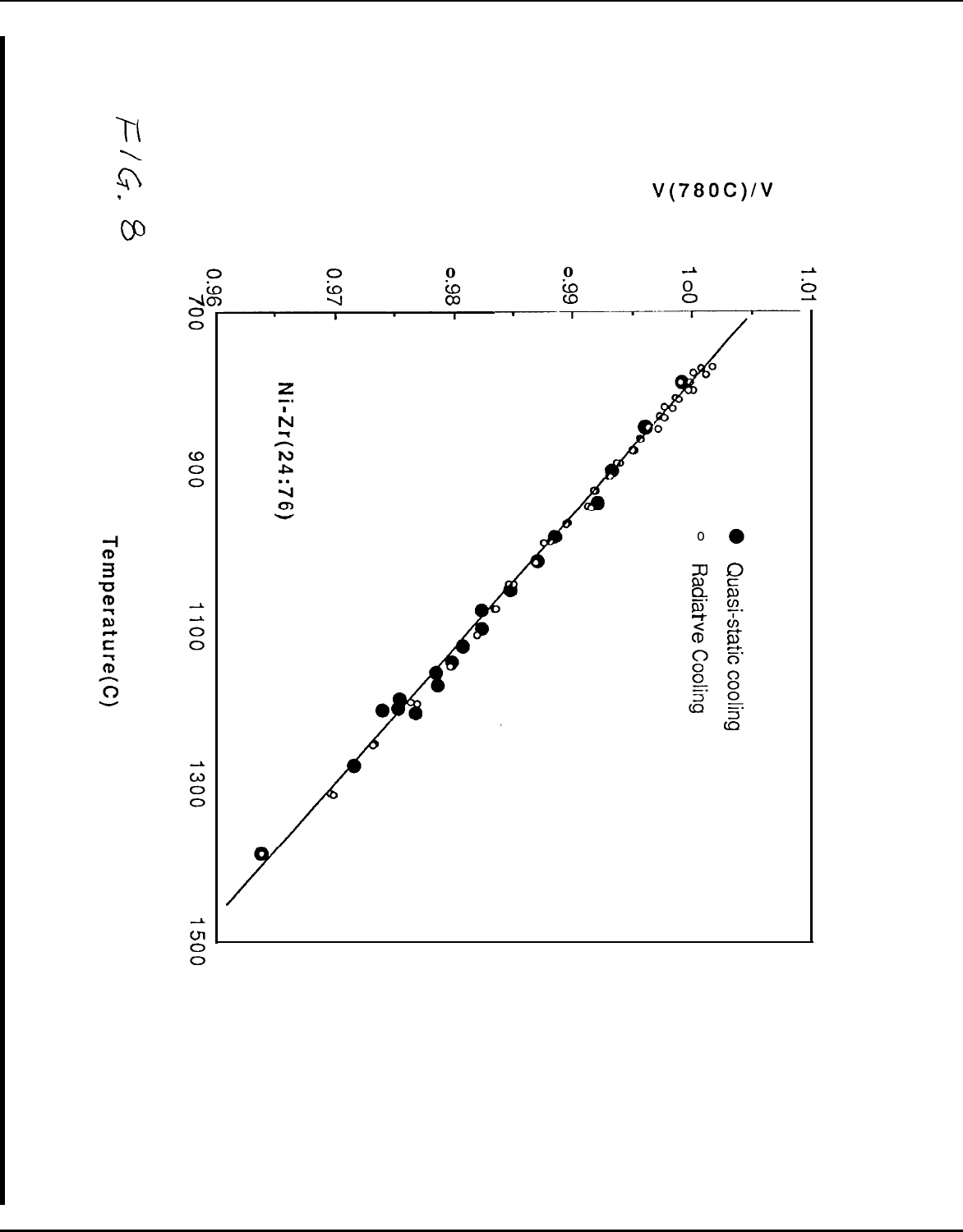

 $6.511$ 

 $\mathbf{I}$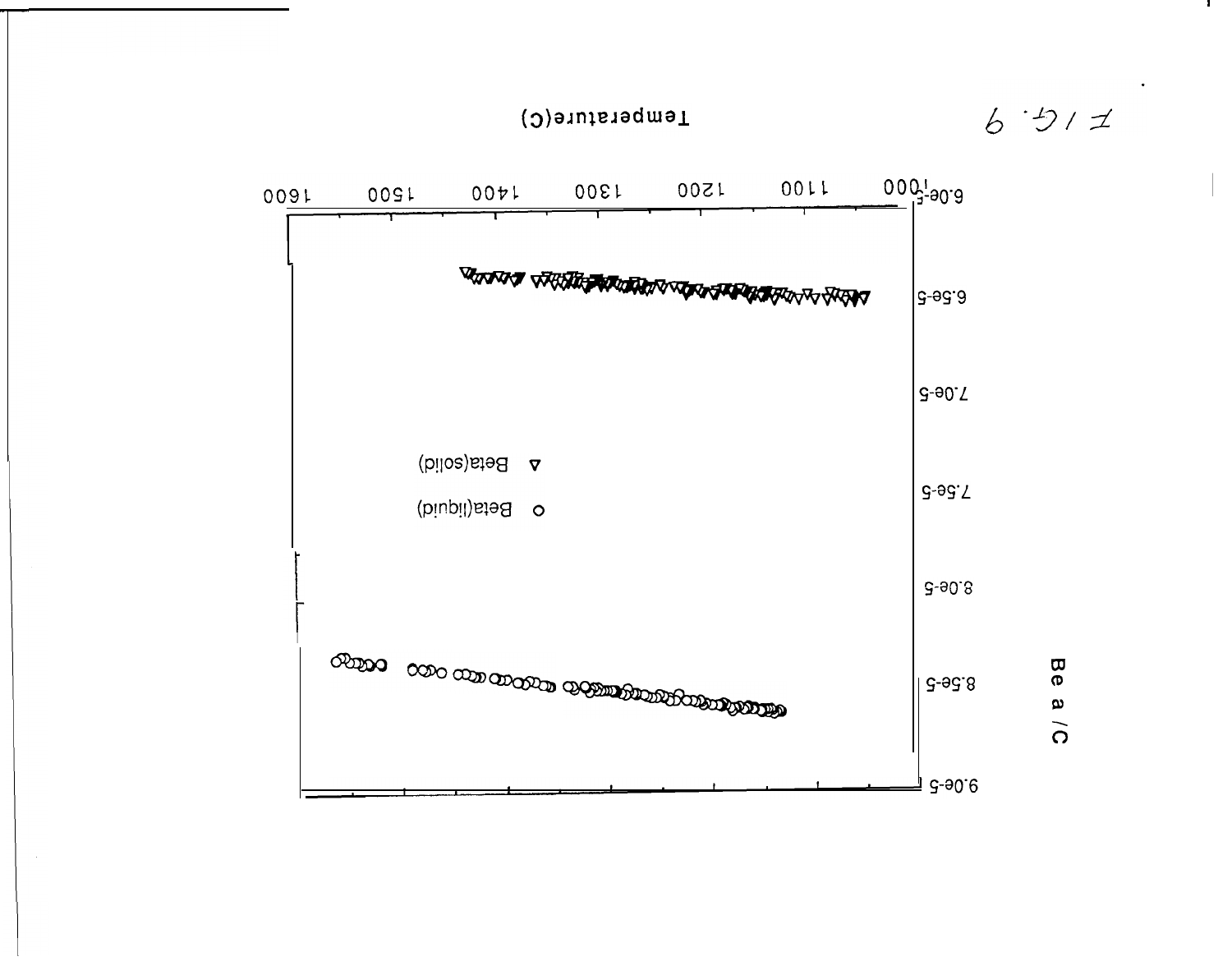

Time(sec

 $7.6.10$